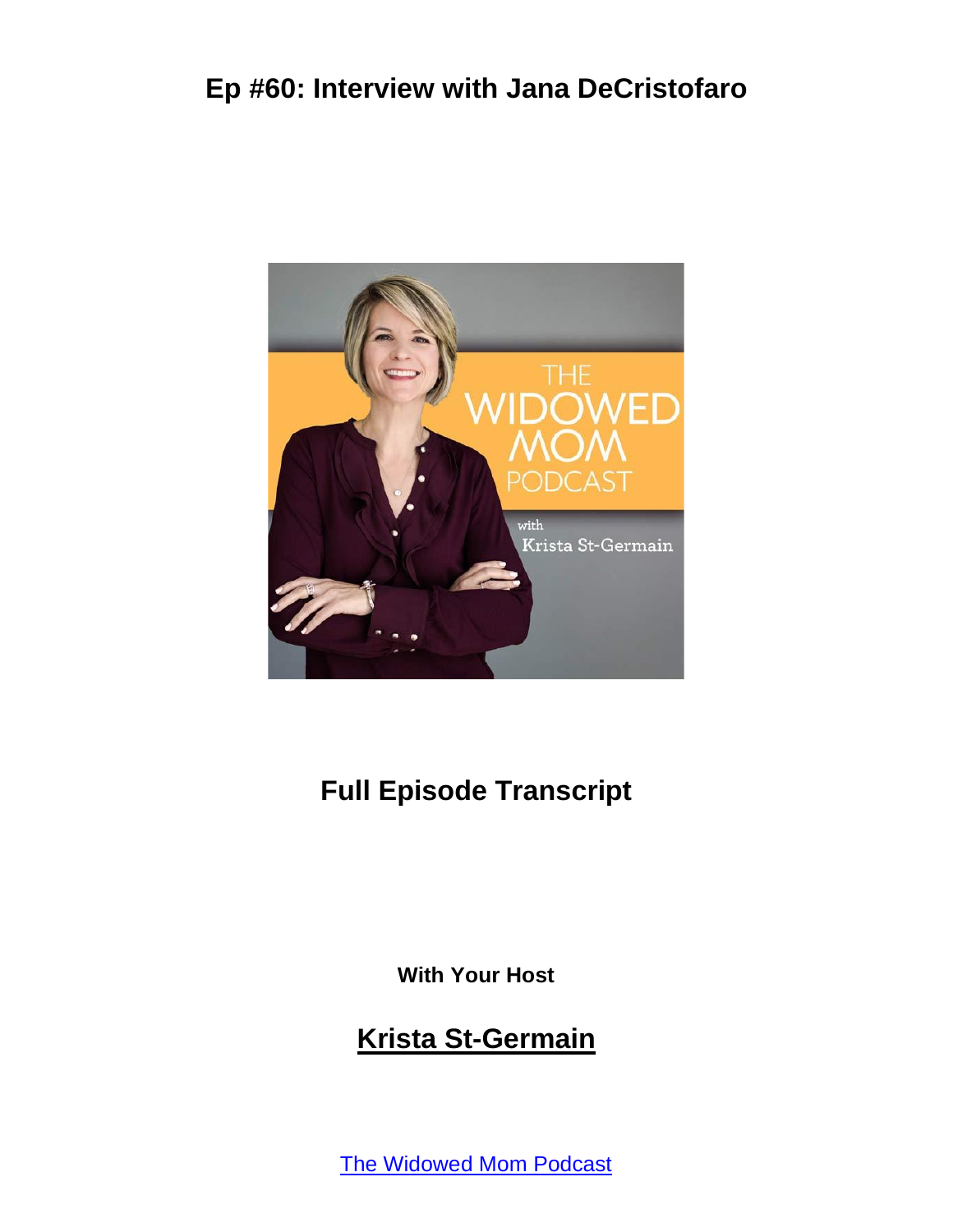Welcome to *The Widowed Mom Podcast*, episode 60, Interview with Jana DeCristofaro.

Welcome the *The Widowed Mom Podcast*, the only podcast that offers a proven process to help you work through your grief, to grow, evolve, and create a future you can truly look forward to. Here's your host, Master Certified Life Coach, grief expert, widow, and mom, Krista St-Germain.

Hey there. Welcome to another episode of the podcast. Got something a little bit different for you today. It's an interview with someone I think you're going to learn a lot from, but she's not a widowed mom. I know that's not normal, it's not what I normally do on this podcast. But I really want you to hear what this woman has to say.

She is also, in addition to her role at The Dougy Center, which is the National Center for Grieving Children and Families, located in Portland, she is also the host of a podcast. And so, she might be a familiar voice to you already. She's the host of a podcast called Grief Out Loud, a very helpful podcast I have found. Something that definitely helped me in the early days after my husband Hugo died.

But the reason I want to bring her to you is because even though Portland might be very far from where you live, it definitely is very far from where I live, Jana is someone who, for the last nearly 20 years, has specialized in working with grieving children and families.

So, she knows this journey from a different but very useful perspective than what you and I have. She's not a widowed mom, but she sees what families go through who are grieving, and I just cannot wait for you to hear from her.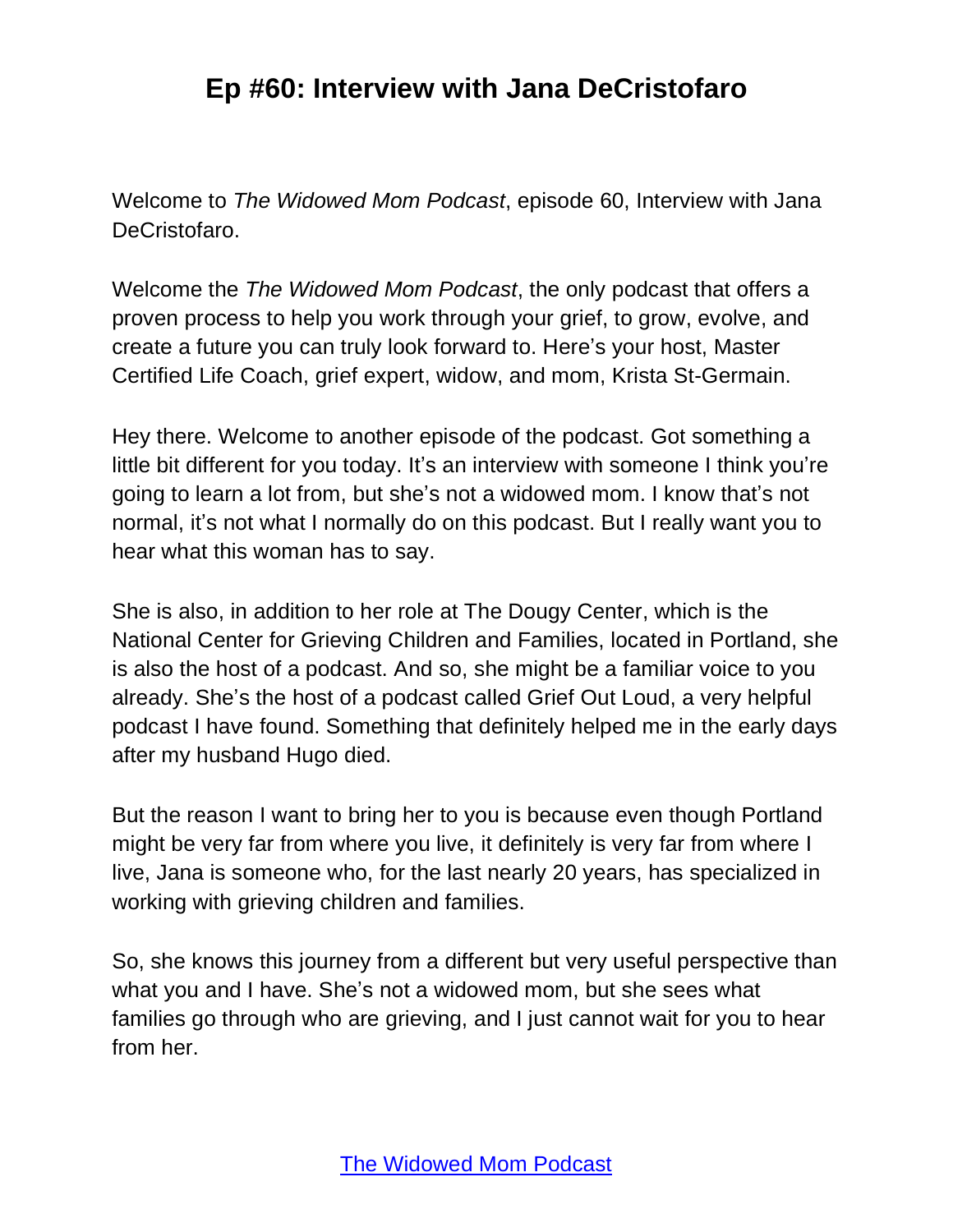I also want to tell you, their website, dougy.org, so good. So many quick tip sheets and little pieces of information that are just usable, practical, very tangible information for you, especially if you're looking for information on how to support your children as they are in grief. I think you'll find a lot of value in what Jana has to say in the interview, what The Dougy Center does, and I hope it's just really useful to you. So with that, here is my interview with Jana DeCristofaro of The Dougy Center. Enjoy.

Krista: Welcome, Jana DeCristofaro. Pronounced that correctly, right?

Jana: You got it.

—

Krista: So I'm so excited to have you here, namely because I think my listeners are going to benefit so much from not only what you know and have experienced personally, but from learning about The Dougy Center and what you do as an organization, even if they live nowhere near you. Because I bet so many people that you serve don't live anywhere near you.

So why don't you start by just introducing yourself and tell us a little bit about how you came to this work and then a little bit about The Dougy Center. What you do, your role there, all that kind of good stuff.

Jana: Thank you so much for having me on the show and for the show, for the existence of it. It makes our job at The Dougy Center easier, knowing that there's so many resources out there we can refer families to. So let's see, I'm going to start with me. This Monday, this coming Monday, which will be Memorial Day Monday marks 18 years since I've been working at The Dougy Center for grieving children.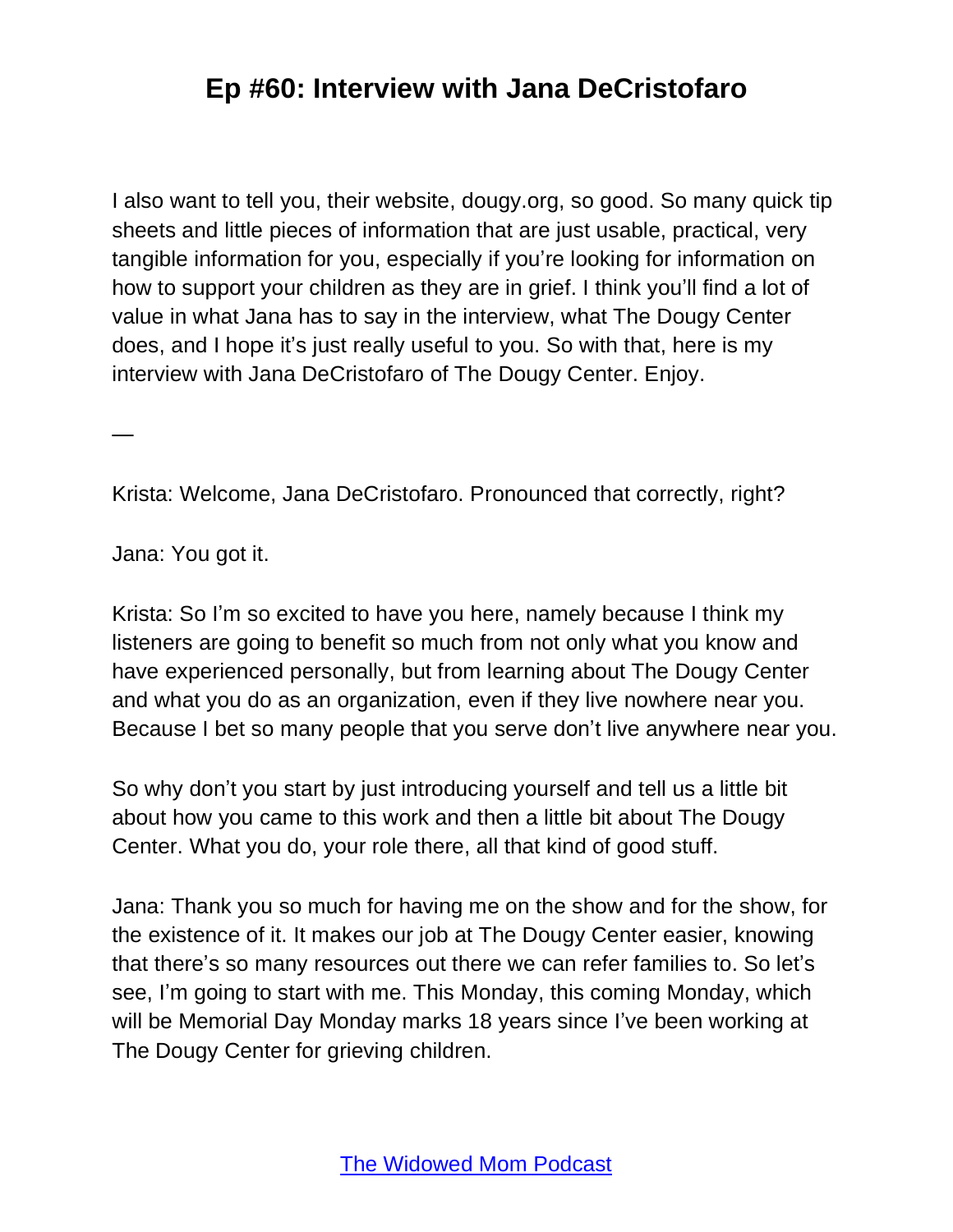And I volunteered for about six months as a facilitator in a group with grieving teens before I got hired on. And people ask me this question all the time of how did I get into this work and I say every time totally by accident. The best accident that's ever happened to me, I would say, in that I went to school to get my Master's in social work with the vague idea that I wanted to be a therapist.

And I didn't even really know what that meant when I went to graduate school. That's how much of a baby I was in not knowing what I was doing. So, I went through two years of graduate school, wrapped that up, and was like, I just didn't feel like a good fit to be doing therapy or counseling. So I got a job doing research, which worked great for my analytical brain, but didn't work so great for my heart and soul, which wanted to be with people, which is what drew me to this social work world in the first place.

So, a friend of mine recommended The Dougy Center to me. She was like, you should call this place up, I don't know, there's sad kids, there's crying, there's teddy bears, I don't know, I think you'd like it. And I wasn't really sure what it was about sad kids crying and teddy bears that made her think of me but thank you.

So I looked it up and I was really lucky because there was a volunteer training starting the next week, and usually our volunteer trainings fill up very quickly with a waitlist, and there happened to be a cancelation, so I stumbled again, by accident, into this volunteer training. And the first few moments of the training were super awkward and uncomfortable, as any new experience walking into a room full of strangers is.

But then the leader of the training started talking about the purpose of The Dougy Center and the mission and how The Dougy Center exists as a place to create community and connection for kids and teens and young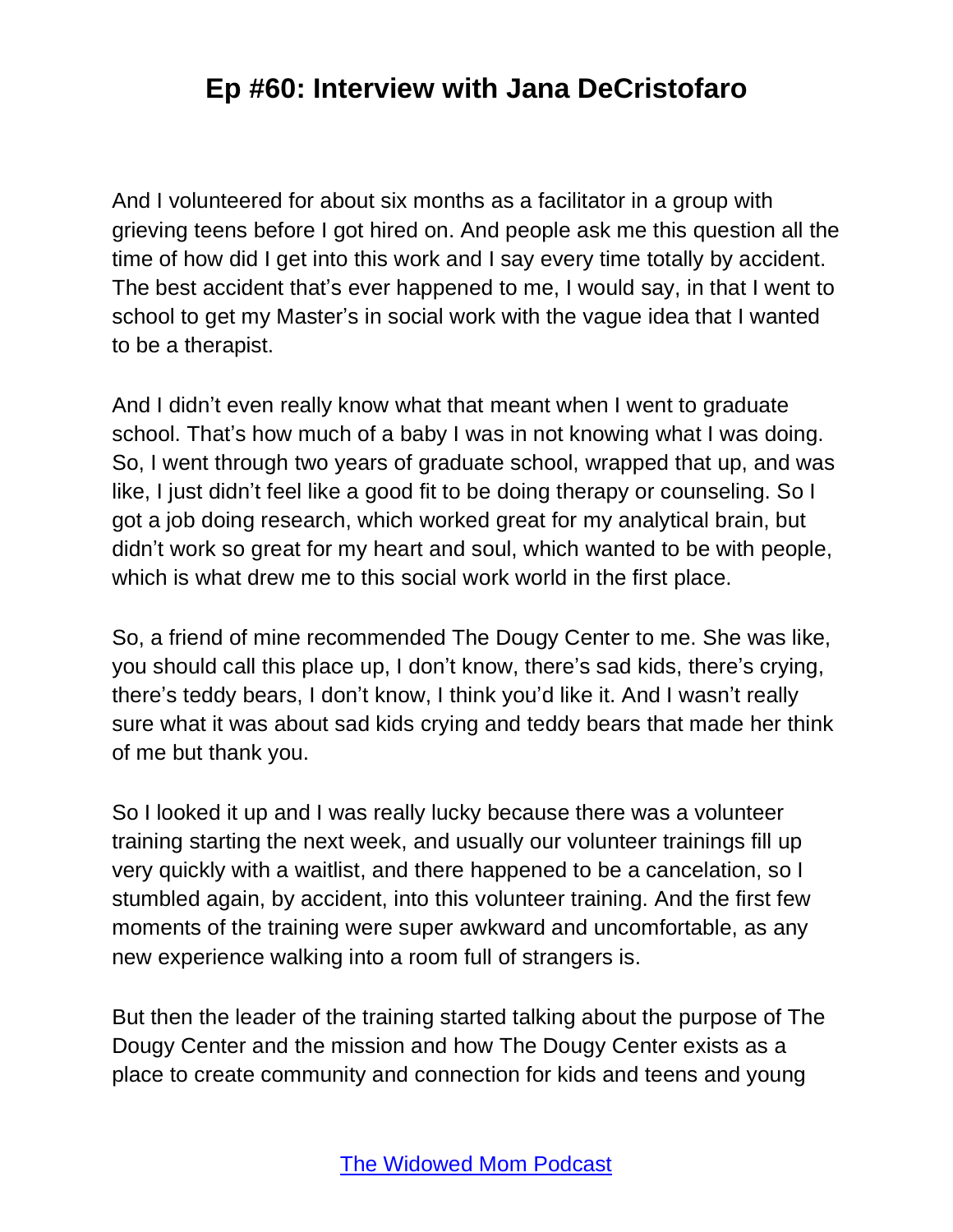adults and their family members who have had somebody die. And that's what we were supposed to do.

Create an environment where people can come and talk about their grief and feel understood and connected and supported. Not a place where they were coming to fix anything, change anything, give anybody any advice or direct their life in any way. And it was the first time since I started graduate school that I felt like I could take a full inhale.

Because I was so tense in school like, I'm 22, I don't know what to tell people what to do with their lives, and who am I to say what people are supposed to do. So that moment in volunteer training really like, it just solidified for me this is the way I can work with people.

And in the end, the content about being grief and death and illness really didn't matter to me. It was just the approach. So that's a random tangential answer to your question of me and how I ended up at The Dougy Center. And it'll be 18 years on Monday. And The Dougy Center's been around for since 1982. And we were the first program in the country to start addressing the needs of grieving children.

Prior to that, the general approach was kids don't grieve, they don't need to know anything, just stop talking about the person, pack up all the pictures, put away the stuff, they'll be fine. And I mean, that obviously wasn't true, but people just didn't know how to talk about the fact that it wasn't fine.

And so our founder, Bev Chappell, had the idea that kids need a place to come and be with other kids who have had somebody in their life die and need a place to talk about that experience, play about that experience, witness other people's experiences as a way to decrease isolation and to normalize what people are going through and to realize that there's nothing wrong with them that they are experiencing their grief. It's normal.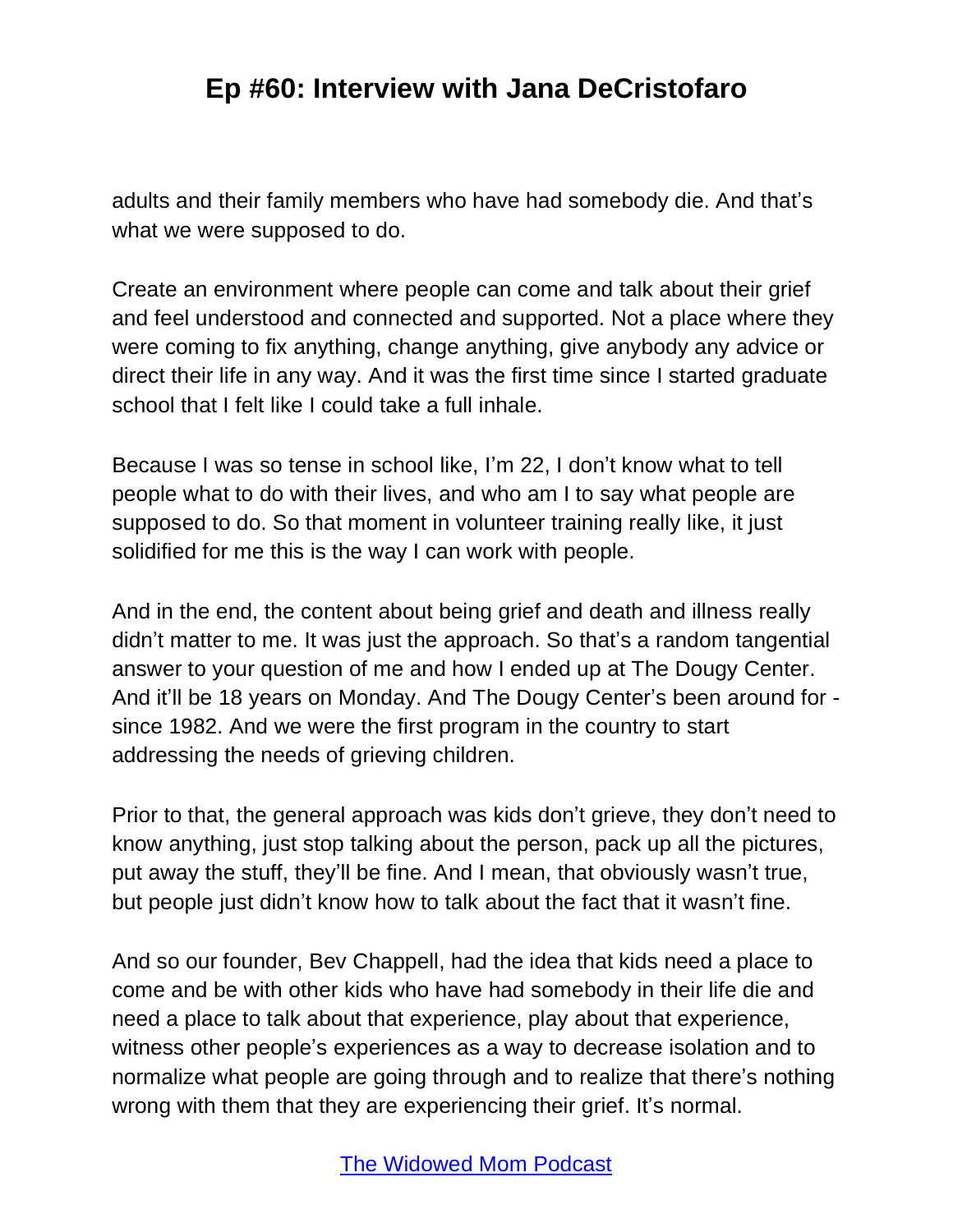So that was kind of the founding of The Dougy Center. And from that first group that Bev held in the basement of her ranch house with blue shag carpeting and an old punching bag for our first official volcano room, which is one of our creative expression rooms, The Dougy Center has grown into a program that serves three locations in the Portland metro area.

Pre-pandemic times, we had 550 kids walking through the doors of our three locations every month for ongoing free peer support groups, primary bereavement groups, kids, teens, young adults, family members who have had parents, sibling, primary caregiver, or close friend die.

And also our program called Pathways, which is for families when someone has an advanced serious illness. So prior to when someone has died, having a chance to come together and connect. So that's the brief overview of what The Dougy Center does and who we serve.

Krista: Yeah. There's so much to it. I was trying to remember how I discovered The Dougy Center and I really don't know if I found your website first or if I found your podcast first. But your podcast has been around for five years?

Jana: Yes. I was just trying to remember that this morning. Grief Out Loud started in January of 2015.

Krista: Yeah. And so, my husband's been gone for almost four years. So, I remember discovering it pretty early on and I remember the first time I heard you say platitude and cliché-free, we promise, I was like, thank you. Thank you so much. I was so tired of hearing everybody's well-intentioned silver lining make you feel better kind of thoughts and just so relieved to find a space that seems like it is, as you described The Dougy Center, I think your podcast probably reflects that same culture of we're not here to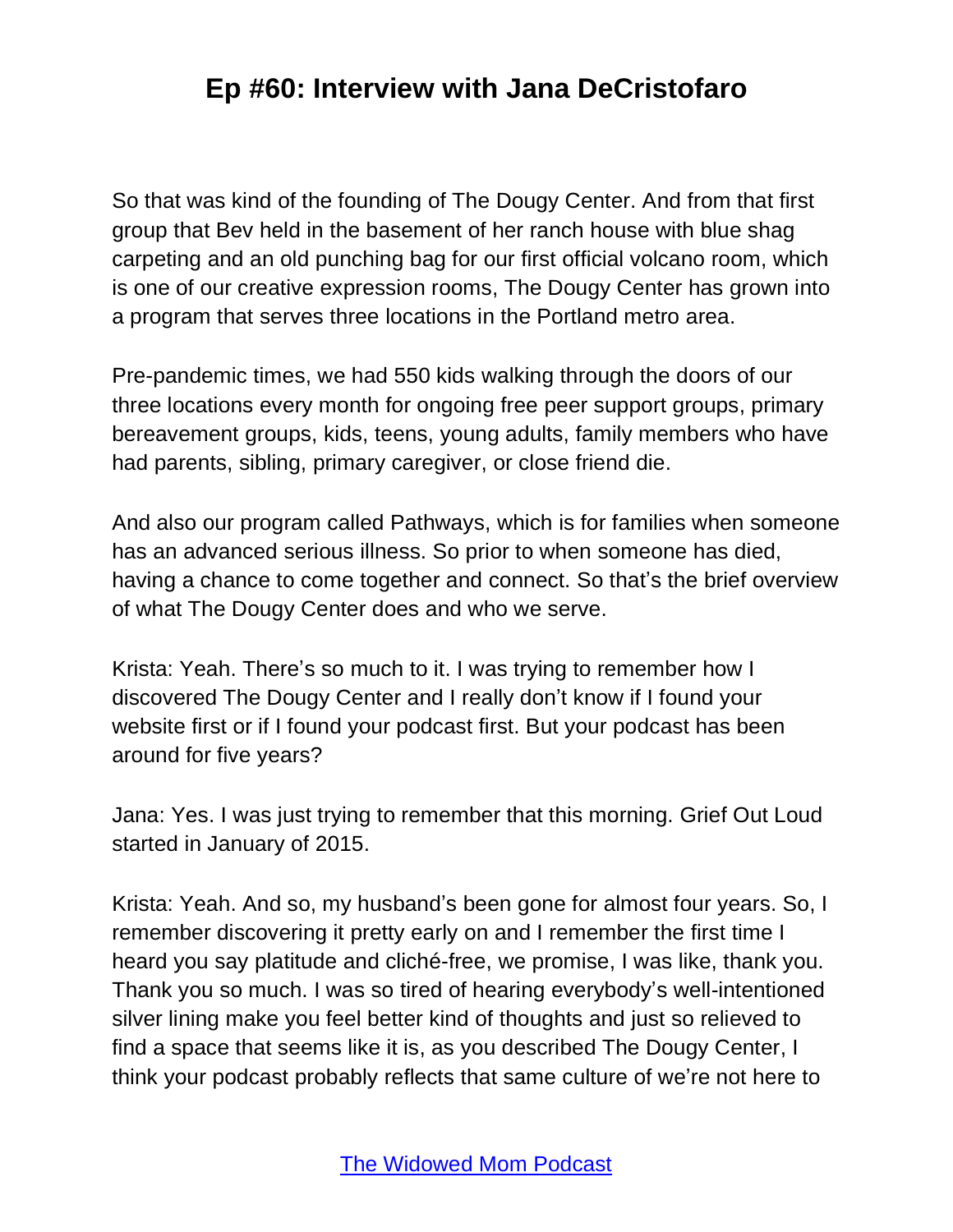fix anything, we're just here to talk about it and be able to express what's real for us and normalize.

Jana: Yeah. To be able to create that community and it's gratifying to know that our podcast, which we created in the hopes of the folks who weren't able to come to The Dougy Center in person or weren't able to access a grief support program in their own community could feel that connection even from afar, so it's super gratifying to know that you kind of stumbled across Grief Out Loud and were able to feel that.

Krista: Yeah, for sure. For sure. And I'm pretty picky. We kind of talked about this a little bit too. I haven't really had a lot of guests on the podcast, but I'm really excited to have you because just even looking through, and I think listeners, if you have not listened to Grief Out Loud, you definitely should go and listen and you should subscribe.

Maybe not every episode will interest you, but even some of the episodes that you think by the title may not be so interesting might be more useful than you think. Because sometimes what we learn, even from people who have different situations than we have, there's so many similarities in grief and in the shared experience of it that I think people will be interested in.

But I wanted you to be on the podcast because most of the women who listen to my podcast, they're widows and they're moms. And one of the things that I found so useful from both your podcast but also your website is just the vast amount of information of how to support children who are grieving.

And that's probably one of the number one questions that I get, or the number one category of questions is how do I support my child? How do I know the difference between what is a typical behavior of a child versus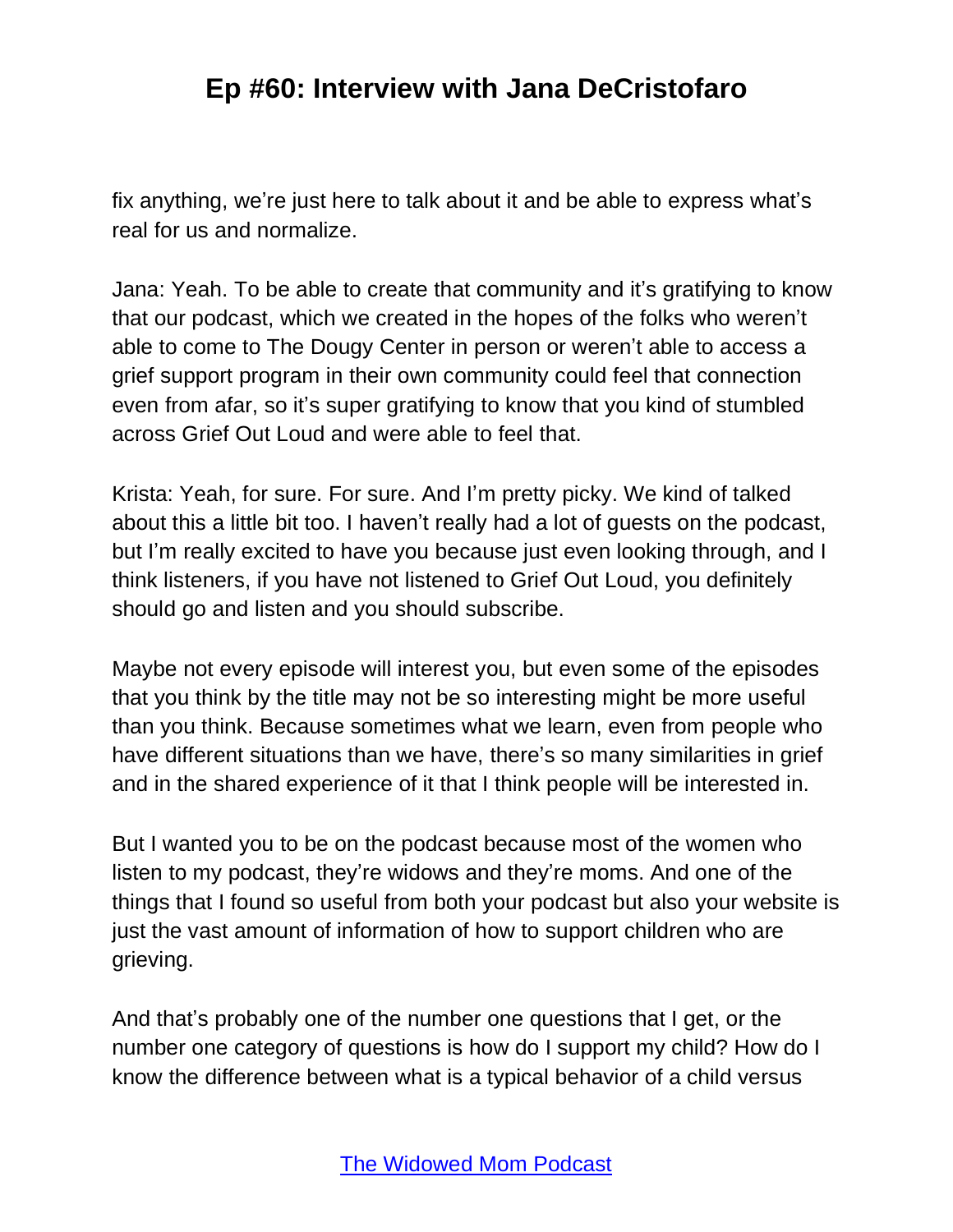what is something that indicates that I need to provide more support? What is grief? What is "normal?"

That's complicated enough for most of us as parents without the death of the father. Parenting is hard. But I would love for you to share your insight on that. What do you tell people when they ask you, how do I know if this is grief or if this is typical, if I should intervene?

Jana: Yeah. I mean, there's two common responses that I have. The first one is that once a child has had someone in their life die, particularly if they've had a primary caregiver, a parent, a sibling die, every behavior, every reaction is an adaptation to having had that person die.

So, it somehow becomes less important to separate out what's grief behavior and what's normal behavior because it's normal grief behavior at this point for that child, which I know isn't very helpful from a parenting perspective. Like, okay great, now what do I do?

But I think sometimes stepping back a moment and changing the lens through which we're perceiving kids' behaviors and remembering like, everything this child is doing, saying, thinking, feeling is an adaptation to the fact that someone really significant in their life has died, and they're also a child who is progressing through developmental milestones and stages. So those two things are happening simultaneously.

And then the other sort of common response that I give is what would be different about how you responded as this child's caregiver if you were able to categorically say grief versus normal behavior. Because I just wonder then, what would be different? Because if I'm thinking about a normal grief behavior, I'm thinking about wanting to tune into what's the emotion that's happening, what is the need that's being expressed.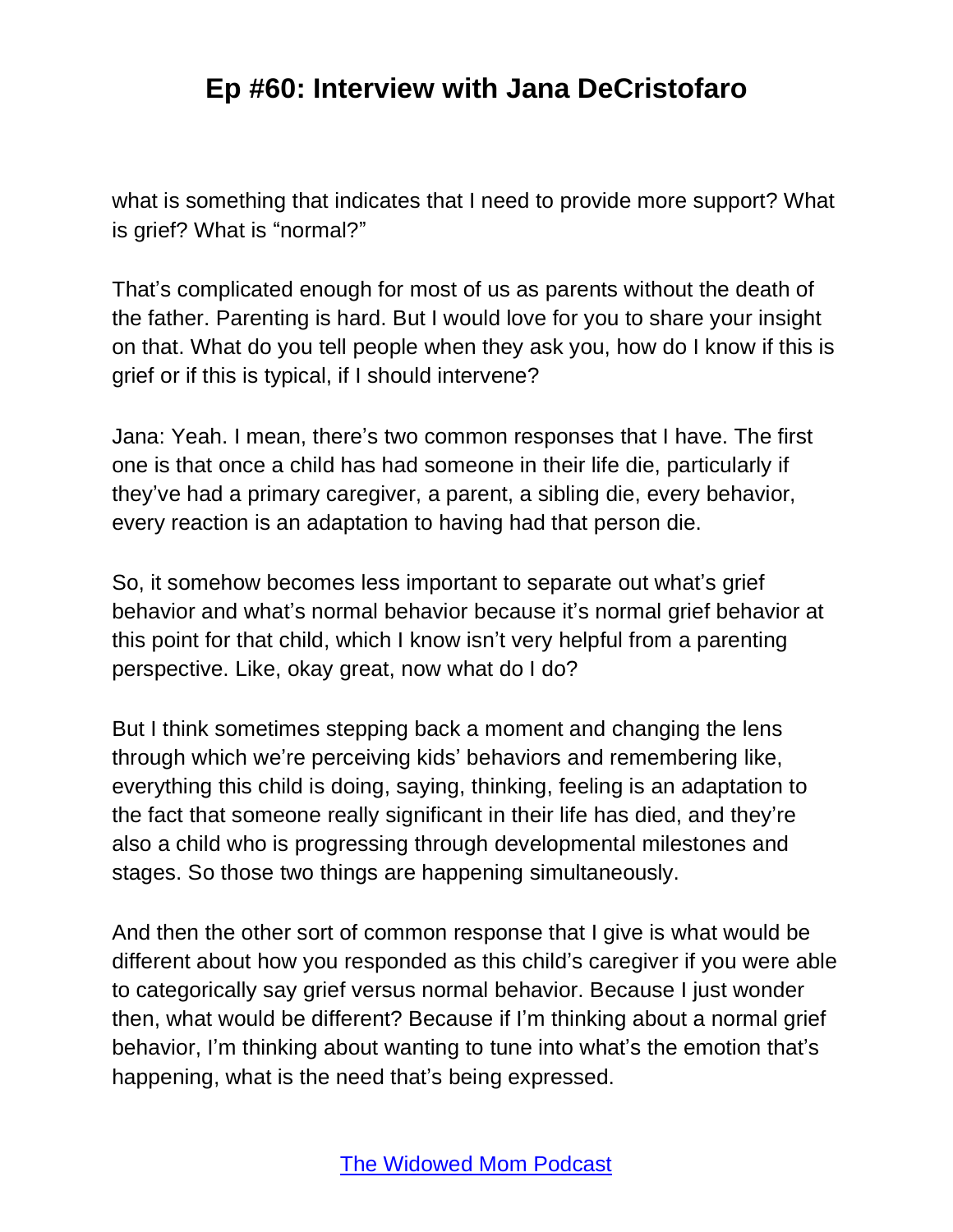And I don't know, I'm not a parent, so I don't know. If it was just normal behavior, would be skip over the attuning to the emotion and the need and just provide a correction or a punishment? I don't know. But I sometimes wonder if that's where parents and caregivers are really grappling is like, well, I'll just tell them to do something different if I know it's not grief. But if it's grief, then I'll do these other things like attend to the behavior or let the behavior slide in some way.

And I wonder if there's some way to find the middle ground of that, of recognizing it's an adaptation. Every behavior is an adaptation to having had somebody die and how can I attune to the emotion, address the need, and still have guidelines and expectations for what is the behavior we want to be having and seeing in this particular family, in this particular culture, in this particular setting. So, I feel like that was a really vague, esoteric answer to a question and I'm sure your listeners want but what do I do. I'm happy to go deeper.

Krista: Can you just give us the manual please, Jana? If a child does A, I do B.

Jana: If we had that, Dougy Center wouldn't need to do any more fundraising. We would just call it a day then.

Krista: Yeah. I do think it's so helpful though the way that you said it's kind of like we're asking the wrong question is what I took from that. It's really less relevant about whether it's grief or not grief, and more relevant that, hey, the whole landscape just changed.

And I'm always thinking about when I'm coaching and when I'm trying to think of ways that I want to help people, thinking what is useful to them, not what is right or wrong or good or bad or no lens of morality, but just what is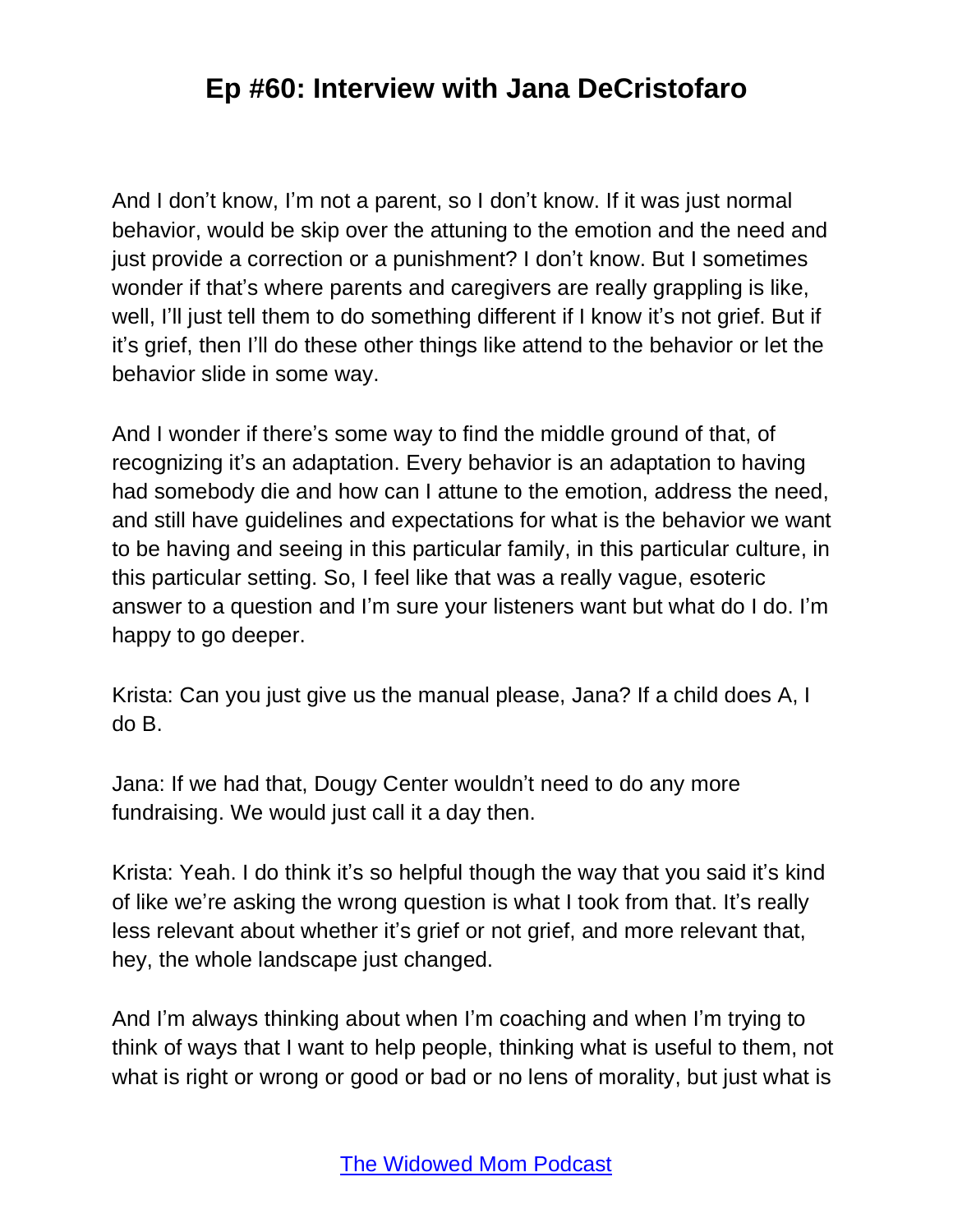useful. And so, I think what I'm hearing you say is it's not so useful to filter things through is it grief or non-grief.

Jana: Unless you knew for sure as a parent that your reaction to that behavior would be wildly different, which I then think is also hard to do because you have a grieving child who is going through their normal developmental places. And so…

Krista: Can you give me an example of that? When you think it would be…

Jana: Well, when I think about a teen and a teenager is maybe not wanting to participate in family events as much as they've wanted to, and they're wanting to spend more time with their friends, or they're not being maybe as kind with their words to their adult when their adult is asking them to do things around the house.

If a caregiver is like, well, is it just because of the grief? And for me, I'm like, well, if it is because of the grief, would that mean that you would allow that behavior to happen? Or do you have particular expectations where I hear you that you're super frustrated, I hear you that it sucks that your other parent's not here. It sucks that dad's not here to go on this camping trip that we have planned.

And we still have an expectation in our family that we're going to talk to each other with kindness. So, I really want to hear what's going on for you. I just need you to come to me with a little bit different tone of voice because I can't hear you.

Krista: As opposed to excusing the behavior in the name of, well, it's just grief, therefore I don't need to uphold the standard anymore, we can let this one slide.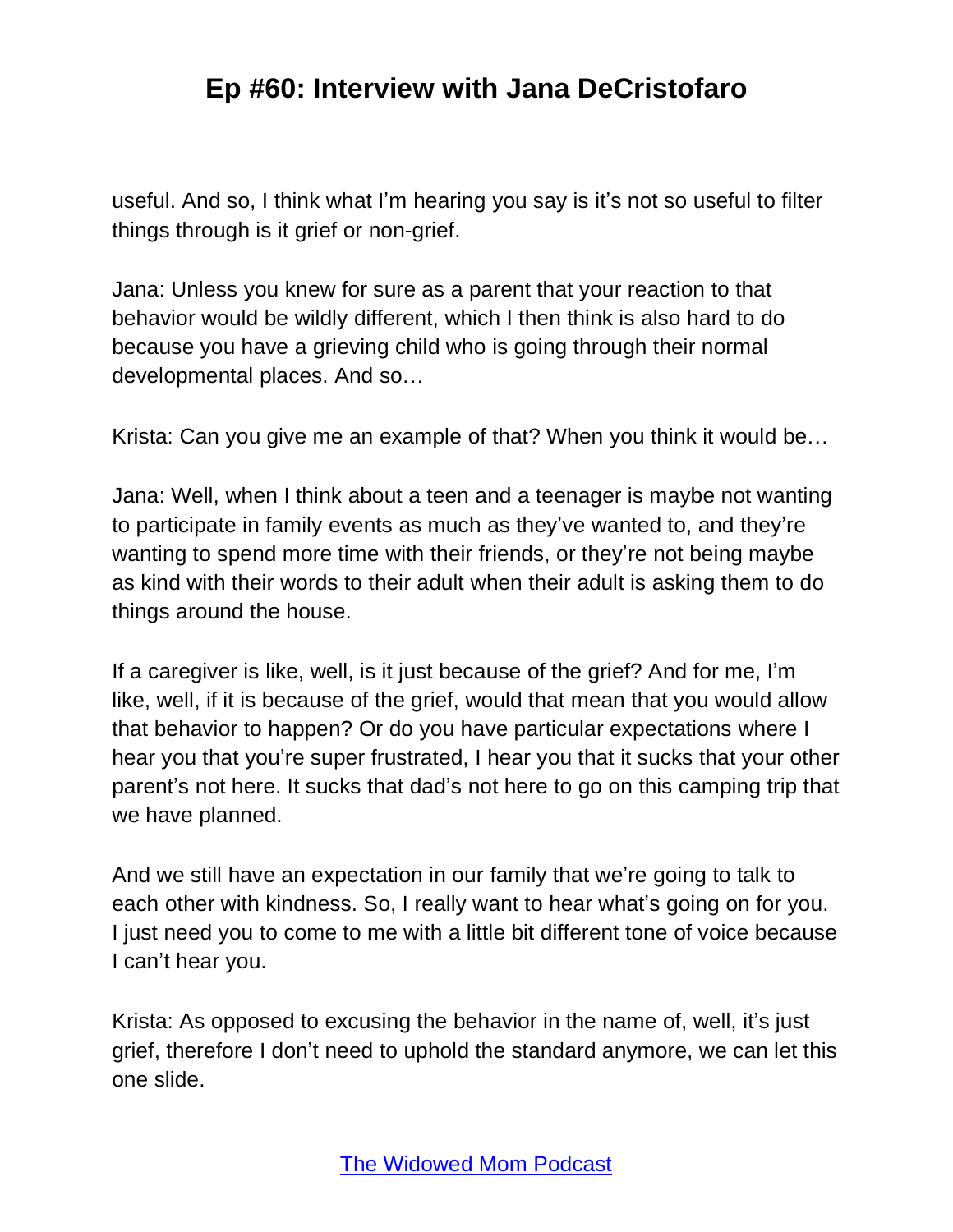Jana: Exactly. Or coming at it with so much rigidity because this is normal teen behavior and I need to correct it in some way without a recognition that that behavior is coming from a teen who is also grieving the death of somebody really significant in their life. So, there may be some emotional needs or an emotional reaction that needs to be seen and heard in some way of like yeah, I get it, I'm super frustrated that dad's not here either.

I don't love having to pack everything in the car. When dad was here, he packed the car, but now I got to pack the car and I got to think about the groceries. It's really hard and frustrating. What's different for you? What are the things that you're finding yourself having to do that you didn't have to do when dad was here? How can we help each other?

Krista: Yes. So good. Finding that shared experience, validating, not arguing with the emotions that someone is presenting.

Jana: Yeah. And making space for the feeling can be there and the thought can be there, and we still have things that need to get done around the house. So how can we do that together, how can we figure out what's going to work so that there can be some flexibility and there can still be expectation.

Krista: I get asked a lot about anger in particular and teenage boys. This seems to come up quite a lot where moms are trying to figure out how much of their son's anger is just normal anger and then how much of it is related to grief and how they navigate that, how they - do they foster some sort of expression? I'll hear a lot, "He doesn't want to go to any sort of group or counselor or any of that." Any particular wisdom specifically as it relates to anger and boys just because I get that question a lot?

Jana: Yeah, I would say don't forget about girls and their anger too. It might express itself in different ways, but the root emotion might be frustration,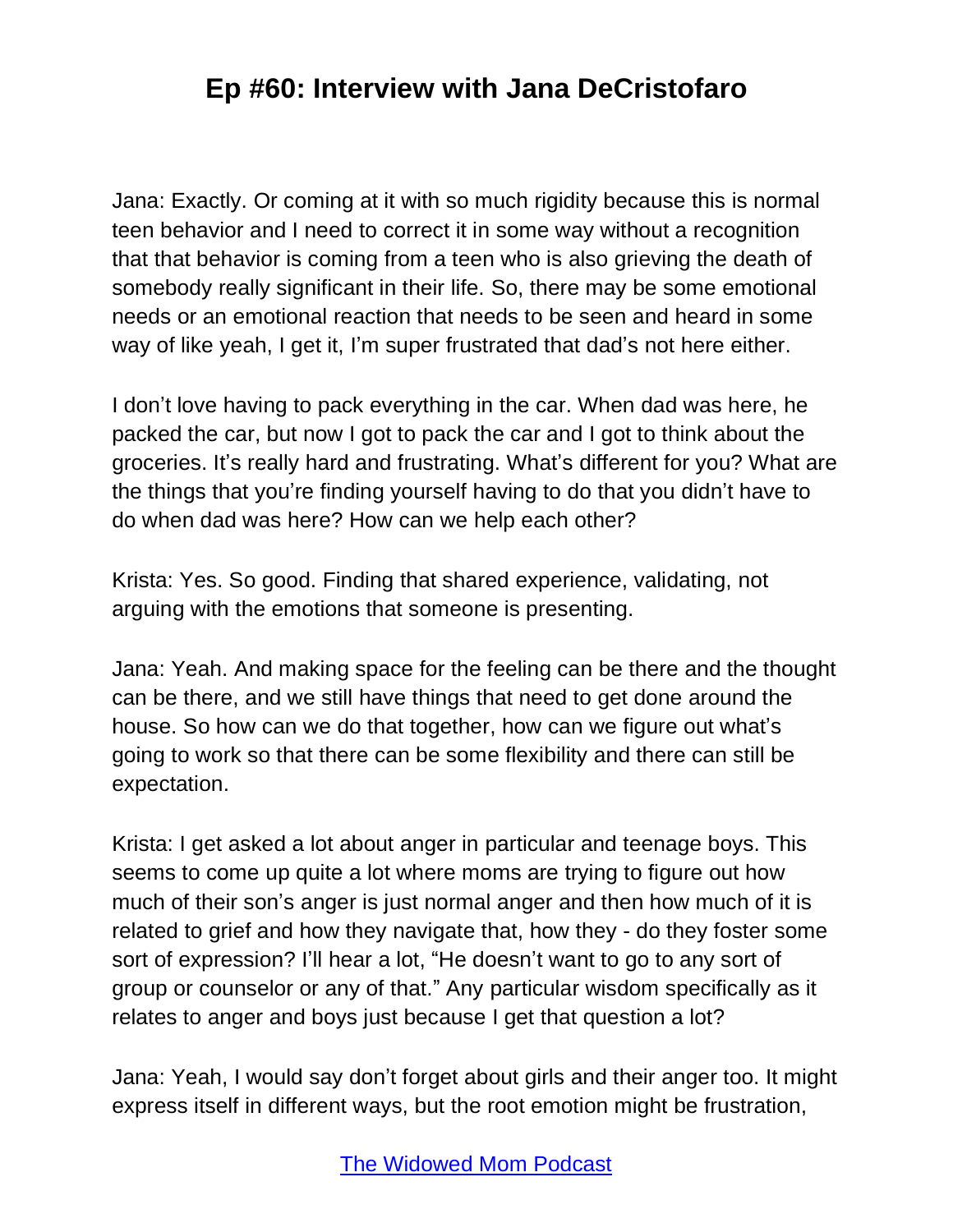anger, irritation. And I guess again, I go back to that same place of if you knew the anger was grief, would you respond differently than if the anger was just other kinds of anger?

Because I imagine helping boys and girls and kids of all genders find ways to name their anger and their frustration and find healthy, productive outlets for that anger and that frustration. It's going to be useful whether it's griefrelated anger or friend-relate anger or state of the world anger, rather than just squelching it like, stop being that way, stop being anger. Anger is a totally valid emotion. What can we do with it?

These are the things you can't do. You can't kick a hole in the wall, you can't punch the door, those don't work in our household. Here are some things I do when I'm angry. What are some other ways we can come up that you can express this anger? Because it's totally okay and valid to be angry and frustrated.

Krista: And really, is that any different from anger or frustration that a child would feel for any other issue? A non-grief related issue. It's no less valid to feel angry or frustrated about something that happened in school, even when you dad didn't die.

Jana: So, one of the things I think adults can do for kids and for teens is that anger is not one of those emotions that is stereotypically associated with grief. I think it's becoming more so as more folks like yourself are talking about grief. And so, I think for some kids, there's not that connection automatically. And even for parents, there's not that connection automatically that anger is a totally valid experience to have in grief.

Sometimes teens and kids and will think, well, grief only looks like crying and sadness, so if I'm angry, they may not make that connection themselves. And so, as an adult, you can help your child start to mind-map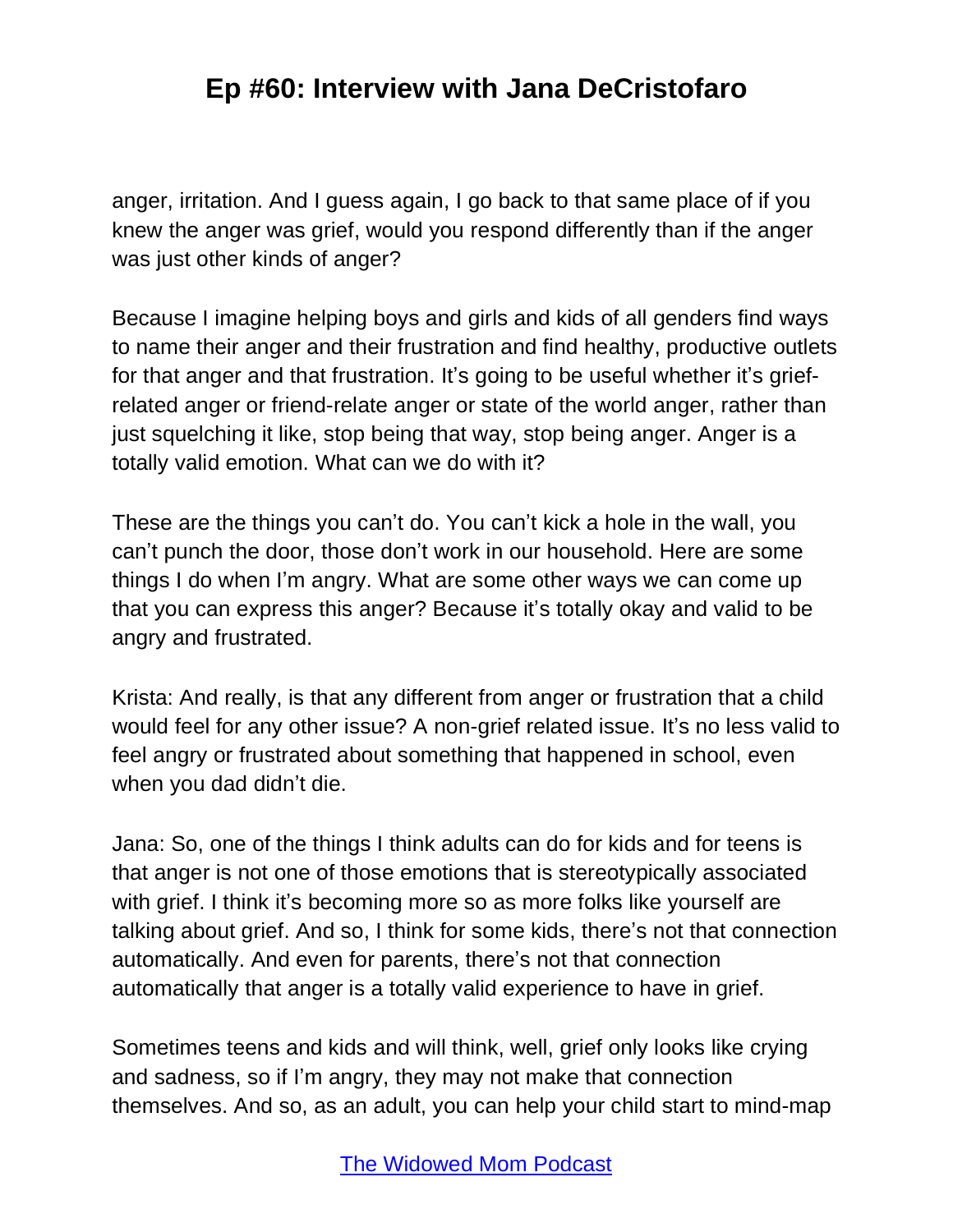out all the emotions that can come with grief and let kids know that those are okay to have. It doesn't make you a bad person, it doesn't mean that you miss your dad or your mom any less because you're angry about something.

Krista: Yeah, which I think underneath that is kind of this assumption and I work on it a lot with people that emotions are problems, especially the negative ones. That because we kind of have this messaging in our culture that we're supposed to be happy all the time and we can buy happiness and that's kind of the American dream is we're supposed to just be happy all the time.

That when we experience a negative emotion, we think it's a problem. And so, when we see our child experience a negative emotion, grief or not, then we're inclined to fix it, to try to fix it, which of course presumes it's a problem. And it's not at all.

Jana: Absolutely. I think that summarizes so much of it. And I think too of a parent having a lot of wondering about if a child is showing emotion that's deemed or stereotyped as a negative emotion, is there some pressure, is that reflecting back on their sense of themselves as a parent. Like to be a good parent means that my kid is always happy all the time, when you have a kid in your life who's grieving.

So how can we help kids be more emotionally aware and have more tools at the ready to identify those feelings, express those feelings, process those feelings so that they feel more secure and confident in going through the challenges that come with having had a parent or a primary caregiver die. That to me is a reflection of really attuned, engaged parenting, rather than oh, my kid is happy so good, I'm done.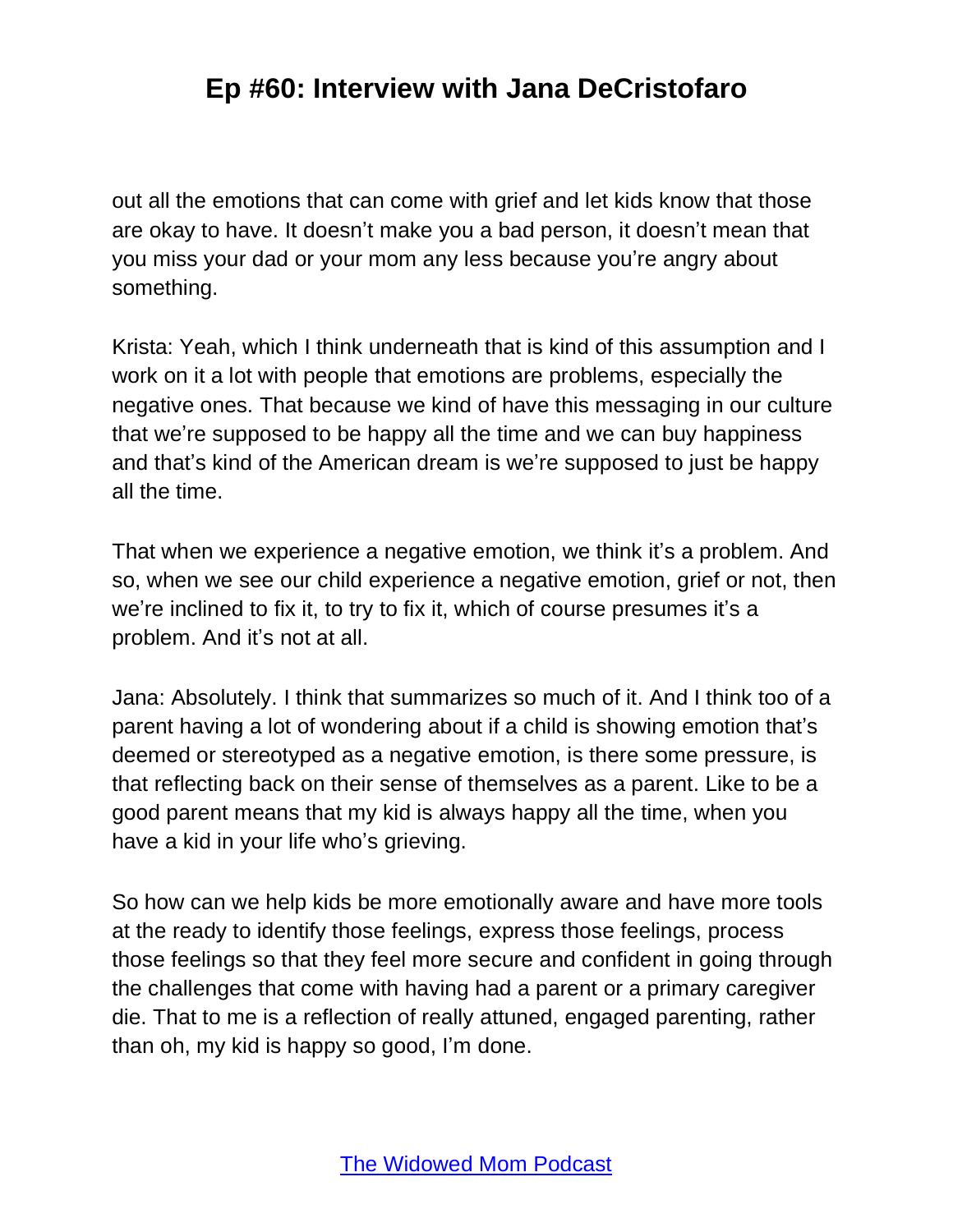Krista: It's fine, they're handling it appropriately, they're happy. Yeah, and also I think - I don't know if you do any teaching specific to this, if so I'd love to hear about it, but of helping parents hold space for their own emotions while letting their children have their emotions, recognizing that they don't have to be the same for both to be valid, and one can be really experiencing a lot of intense emotion while the other is not.

It doesn't have to be - what I hear, and I'm not doing a very good job of saying this, but is parents that think, moms that think I can't be happy until my child is happy. I can't be calm when my child is anxious. I can't feel peaceful when my child is angry.

And so, they look to change the emotional state of the child because they think that until the child is experiencing something different emotionally, that they can't experience what they want to experience emotionally. Is that anything that you teach or work on?

Jana: Well it makes me think - you mentioned the tip sheets that we've written over the years for parents and caregivers and suggestions on how to support kids. And we used to keep them kind of in the similar order was like, how to talk to kids about death and what kids can understand about death.

And at the end, we would put, and don't forget to take care of yourself. And probably about a year and a half ago, we thought, you know, that section should probably go first in these tip sheets.

Krista: For the parents to take care of themselves.

Jana: That's step one. Number one thing you can do to support your child is to support yourself. So not that you have to be calm so your child can be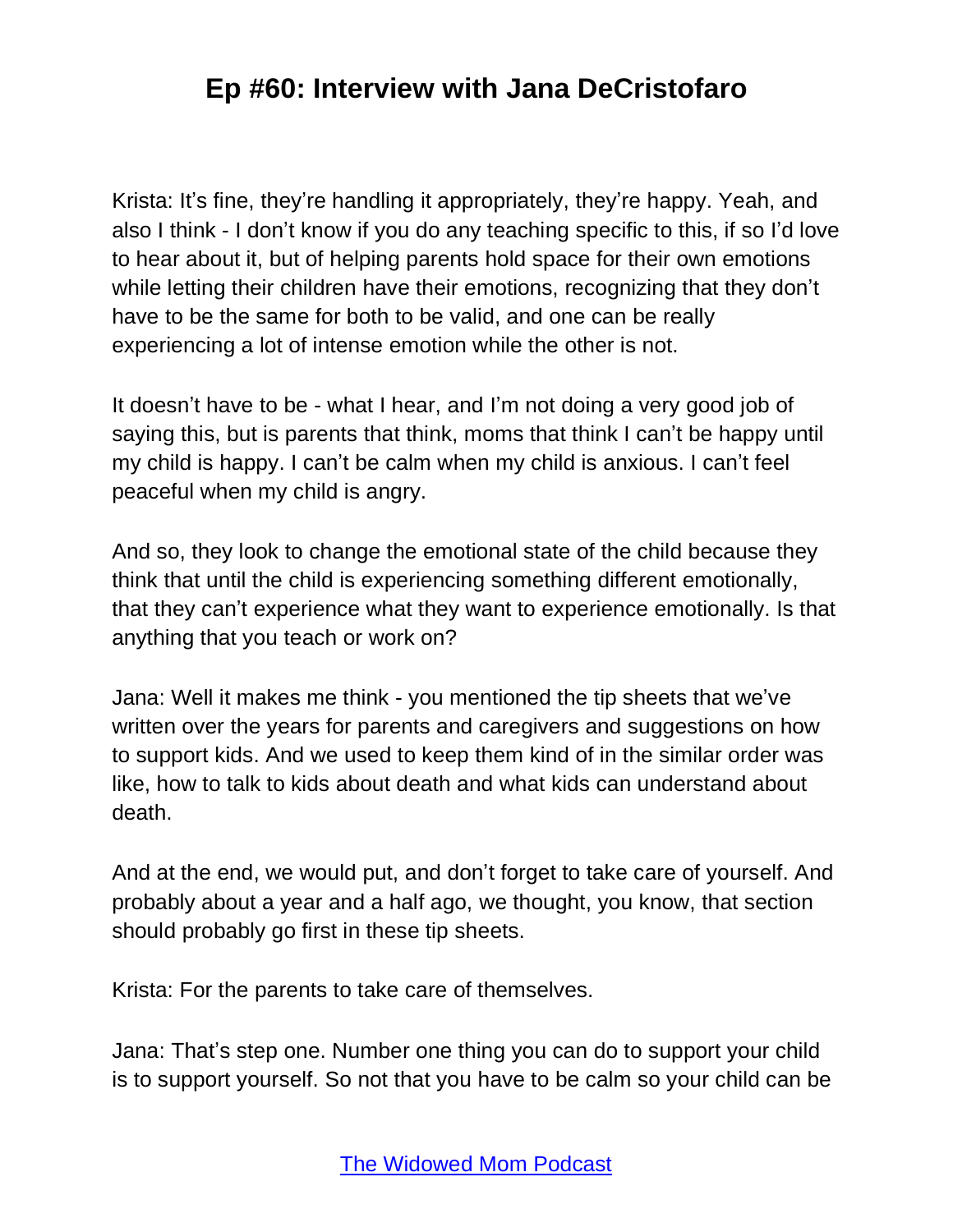calm, but to recognize that you have different emotions and that you're going to have parallel experiences.

Your experiences are going to unfold alongside of one another, but they're not going to be the same in that you're grieving as a parent, a very different relationship than your child is grieving, and you're in a very different cognitive developmental, emotional, mental state than your child is. And yeah, that's a lot of pressure.

Like my kid has to be happy and then I can be happy, or my kid has to be calm and then I can be calm. Well, I think about it from two perspectives. One, as an adult, you have this opportunity to model for kids the diversity of emotions that we experience and how we take care of ourselves. And to carve out that one, I can be calm while you're having a really hard time. That's going to create so much safety for your child too.

If your child is having a day when it's just feeling really intense in their grief and really missing their person and feeling like everything's terrible and nothing's going to be okay. And as the parent, if you can be in that place, not so much of no, it's going to be fine, it's going to be fine, it's going to be fine, but more from like, I hear you, I have those days too.

Today's not one of those days, today I'm feeling really pretty settled and pretty - I'm excited about our weekend and I'm looking forward to the show we're going to watch later together tonight, but I feel you, I have definitely had those days, as a way to like, we can have different experiences, I can connect with your experience, and I can hold out the hope for when we're going to have - you might have a different day too.

And then the opposite holds true too of wow, you are really excited about the day, you're having a lot of energy, and mom's feeling pretty tired and really missing daddy today and I'm going to go with you to the park, but I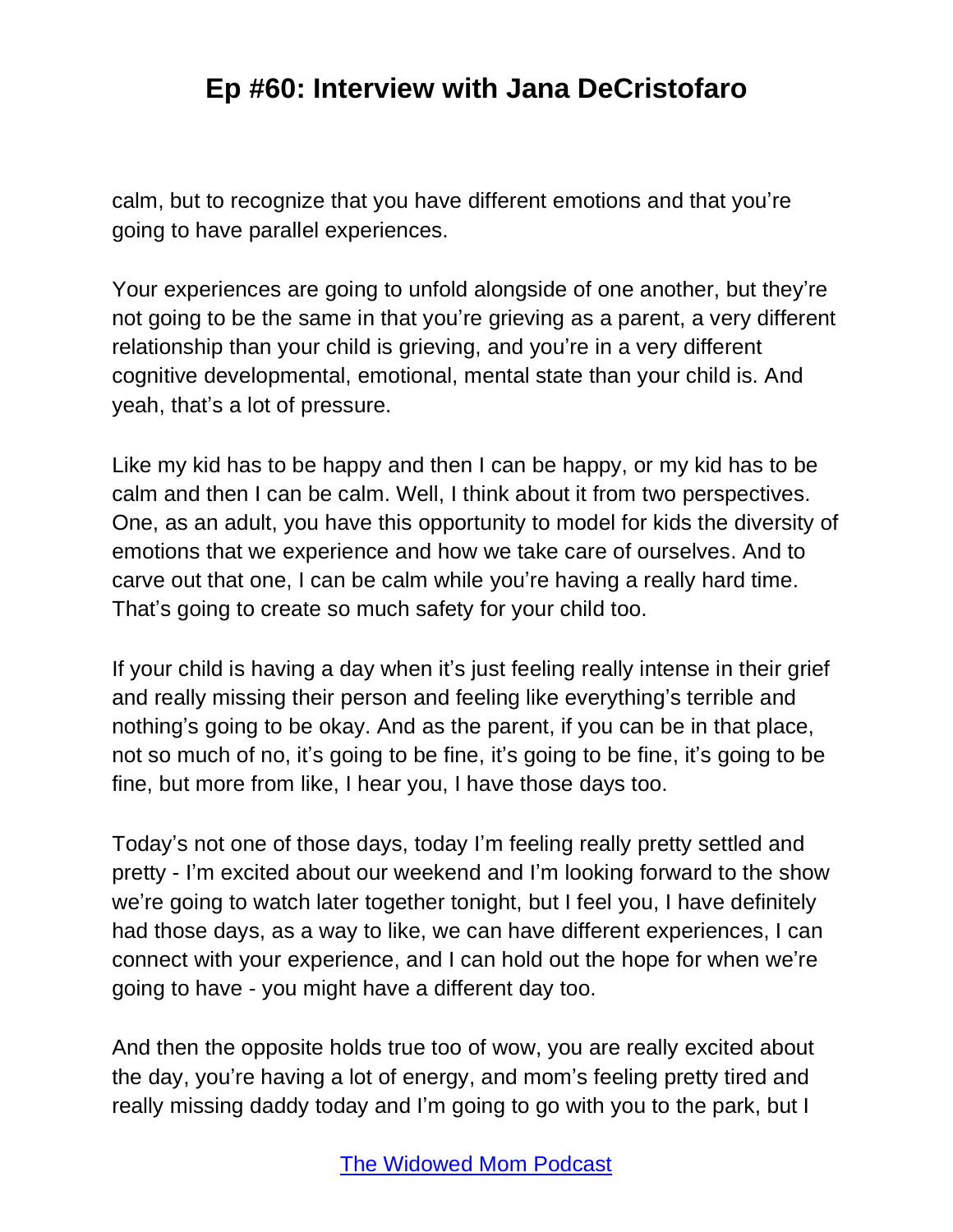may not be as excitable as you're used to seeing me. But it's not your fault, it's nothing you've done, I'm just missing daddy a lot today.

Krista: Right. Everybody's then responsible for their own emotional state. I think what I like about that is how much permission it gives the child to express what it is that they're feeling without worry that they will further burden the parent or upset the parent. Because I think a lot of kids put that pressure on themselves when they think if I get upset, then mommy gets upset, and so therefore I have to hide my upset because my upset makes mommy upset.

Jana: Yeah, I agree. And I think there's going to be some element within a family where, especially for teens, I think as kids get older, there's just going to be this inherent I'm not as comfortable expressing my grief with my parent as I am with my friends or my therapist or my grief support group.

And I don't know if that's actually something that a parent really has to try to break through for a teen to say I get it, it's pretty intense when the two of us try to talk about our grief together. I appreciate this time, I value them so much, but I totally hear you. it's kind of extra charged when there's both of us because we're both missing the same person, and it makes sense that it might be easier to talk to strangers who never met dad and that they're not having the same experience.

So as a parent, just to take some pressure off of themselves if they're feeling like I've got to get my kid to talk to me about every aspect of their grief, that it may just be too intense and that the best thing you can do is provide those other places for teens and kids to plug in to talk about it.

Krista: Yeah, I'm glad you brought that up because that is something I've gotten a lot of too, where there's quite a lot of concern of they're not talking about it with me, therefore that means something bad.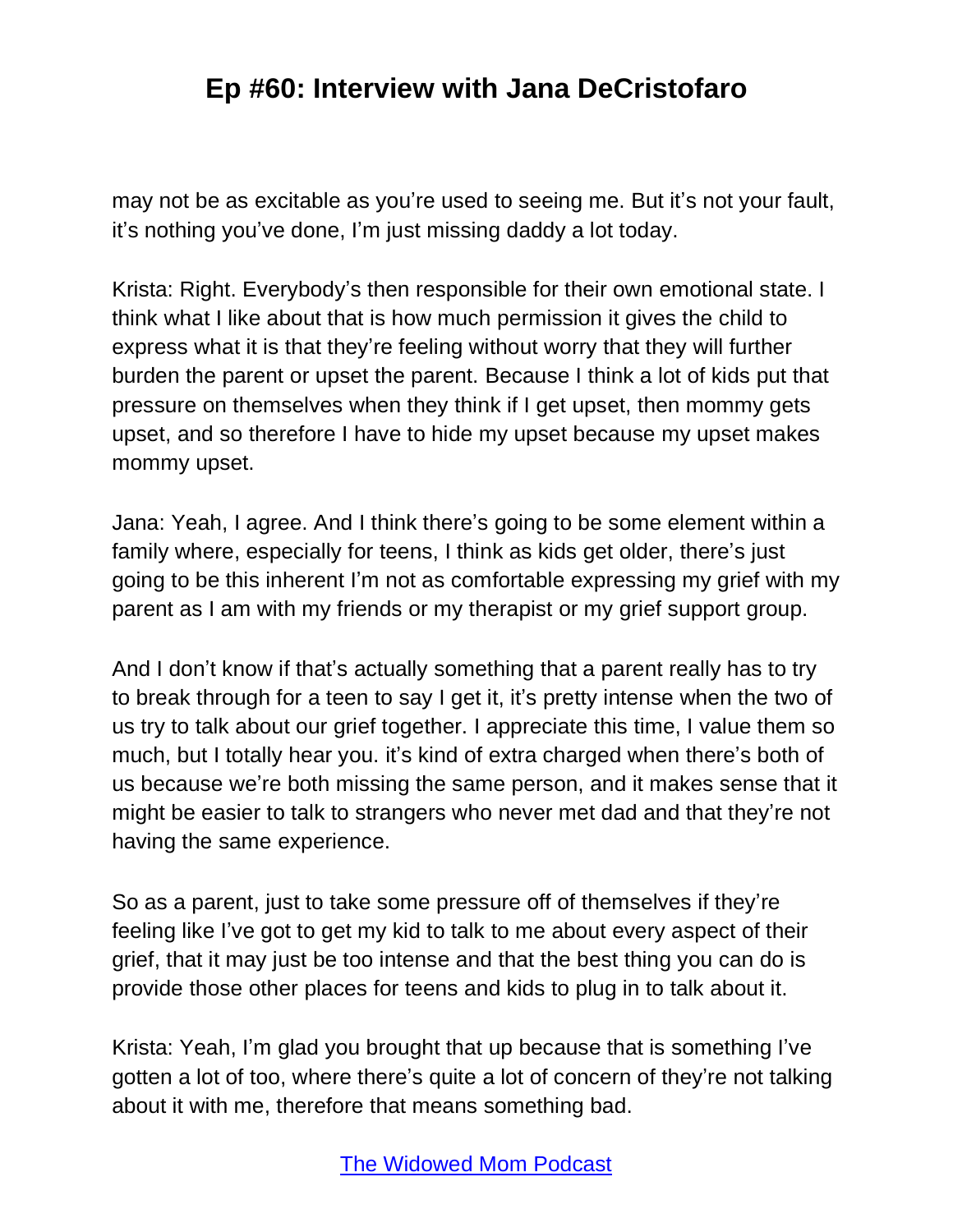Jana: It's very common. So at The Dougy Center, our model is that the volunteers and the staff, people who are working in the group, they meet before and after each group and the parents and the caregivers have their own group, and the kids have their own group, and teens have their own group.

And so, the volunteers will come back together after group just to talk about like, what the experience was like for them and problem solve anything that may have come up. And it's so common to have the adult in the adult group say my kid doesn't talk at all, I don't even know if they miss their dad, they're just not grieving.

And then that same kiddo is in our group talking, talking, talking, telling us all about their dad and all about their grief and just the fact that they aren't necessarily ready or able to talk to their parent about it yet, but it doesn't mean they're not talking about it.

Krista: Or that they're not grieving. So I'm curious since you've done this work for so long, both as a volunteer and also as a paid part of the staff there, what are some of the things that you've learned with working with all of these children over the years that would surprise people?

Jana: That question is so hard. 18 years in it's like, I can't remember what might be surprising. It's kind of like asking the fish what it's like out of the water. Let me think about that. What would be surprising? Okay, I think the thing that would probably surprise people the most, and I only know this because when I tell people what I do for my job, usually they run away or they say, "Oh my gosh, I couldn't do that, it must be so sad."

And they just - I think people imagine kids coming together, sitting in a circle, crying for an hour and a half. And it couldn't be further from what happens in reality, which is there are tears and there are times of crying,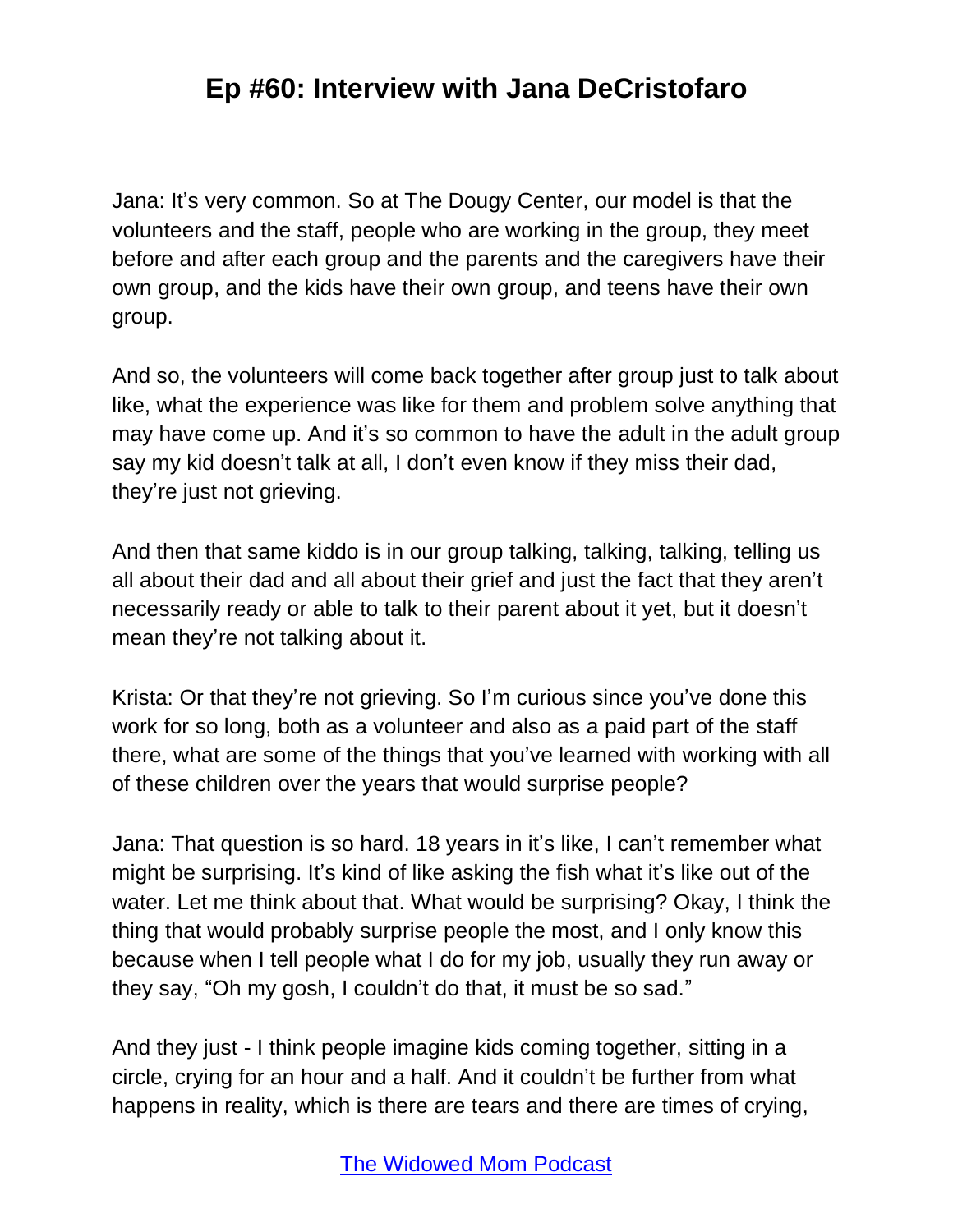and there's just as much time laughing and playing and being silly and kids being kids. Kids being grieving kids looks like kids being kids.

They're just doing it with all the other kids in the room who have also had somebody die. And I will share one story that really surprised me in my role. There was somebody who came to my groups. I think when they started, they were probably eight, and when they were ready to close from The Dougy Center, I think they were probably 10 or 11.

Probably were in group about two years, which one thing that I think is very surprising for people is how long kids will choose to come to The Dougy Center because our groups are ongoing and they can stay at long as they want to. And the fact that this will not be surprising to your listeners, but I think it's still surprising out in the greater community that grief is ongoing.

It doesn't wrap up. You don't get over it in eight weeks. And that that support can feel really important for days, months, years after the person died. So that's a little aside. So, this person was getting ready to close from group and they'd been really verbal in what we call our talking time, our talking activity time.

They talked a bunch, they asked a bunch of questions, they did all the activities. If there was going to be a model talk time participant, this was the person. So that when they were closing, we were in the game room and we were playing. I remember we were playing, and I asked him, I said, "What's been the most helpful part of coming to The Dougy Center for you?"

And the ego part of me was expecting like, those great questions you asked and the activities we did and the chance to talk about my dad and my grief. And they looked up and they said, "Playing foosball." I was like, oh, okay. But I shelved that, and I just reflected back, and I said, "So most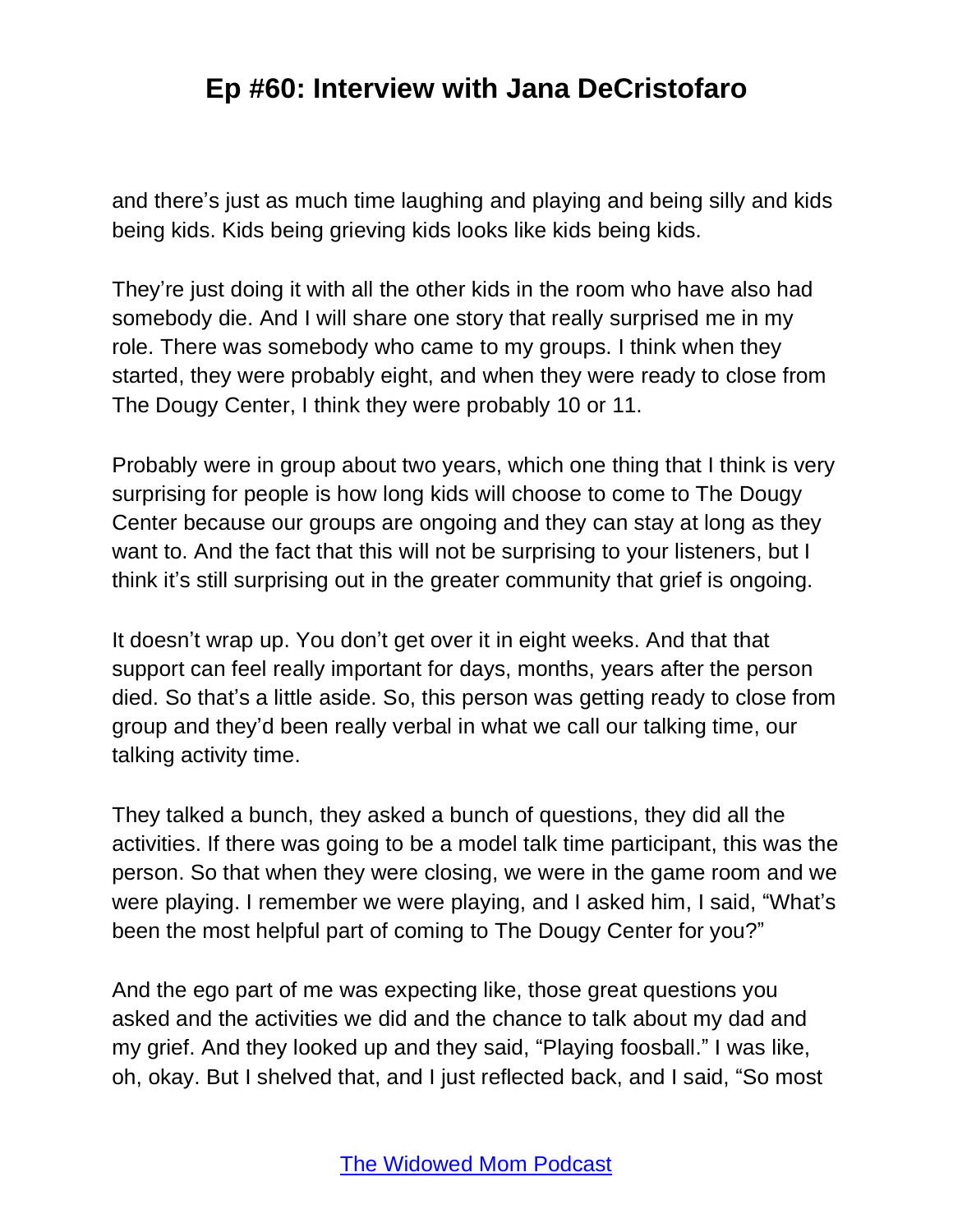helpful part has been playing foosball. What's been really helpful about playing foosball?"

And they said, "You know, at school when I'm playing foosball or playing other games, I look up and the kids don't get it. They don't understand. But when I play here at The Dougy Center, I look up, every other person who's at the foosball table with me, they've had somebody in their life die too. And I don't have to explain it to them, and I can just play and have fun."

And I thought, just like, yeah, really meaningful experience for me to remember that. Just because kids are talking and giving me insights, that may not be the part that matters the most to them.

Krista: Yeah. So, my husband was killed on the way back from a summer camp program that I've been involved with for 20 years this year. So, it's for kids who are blind or visually impaired, and what you said, it's exactly the same thing that we see there. What they remember is just the shared experience. They don't even have to necessarily talk about their vision loss because they know they all get each other.

And when they go out into the regular world, it isn't their experience. They are different in the regular world. That's how they perceive themselves, but when they're with these peers, they just have that shared experience. And now it becomes about horseback riding and archery, and less about the vision loss.

So, it's probably that same thing where it's just kind of understood that these people, they have had such a similar experience that they get me unlike others. I can play foosball.

Jana: Yeah, I don't have to explain it all the time.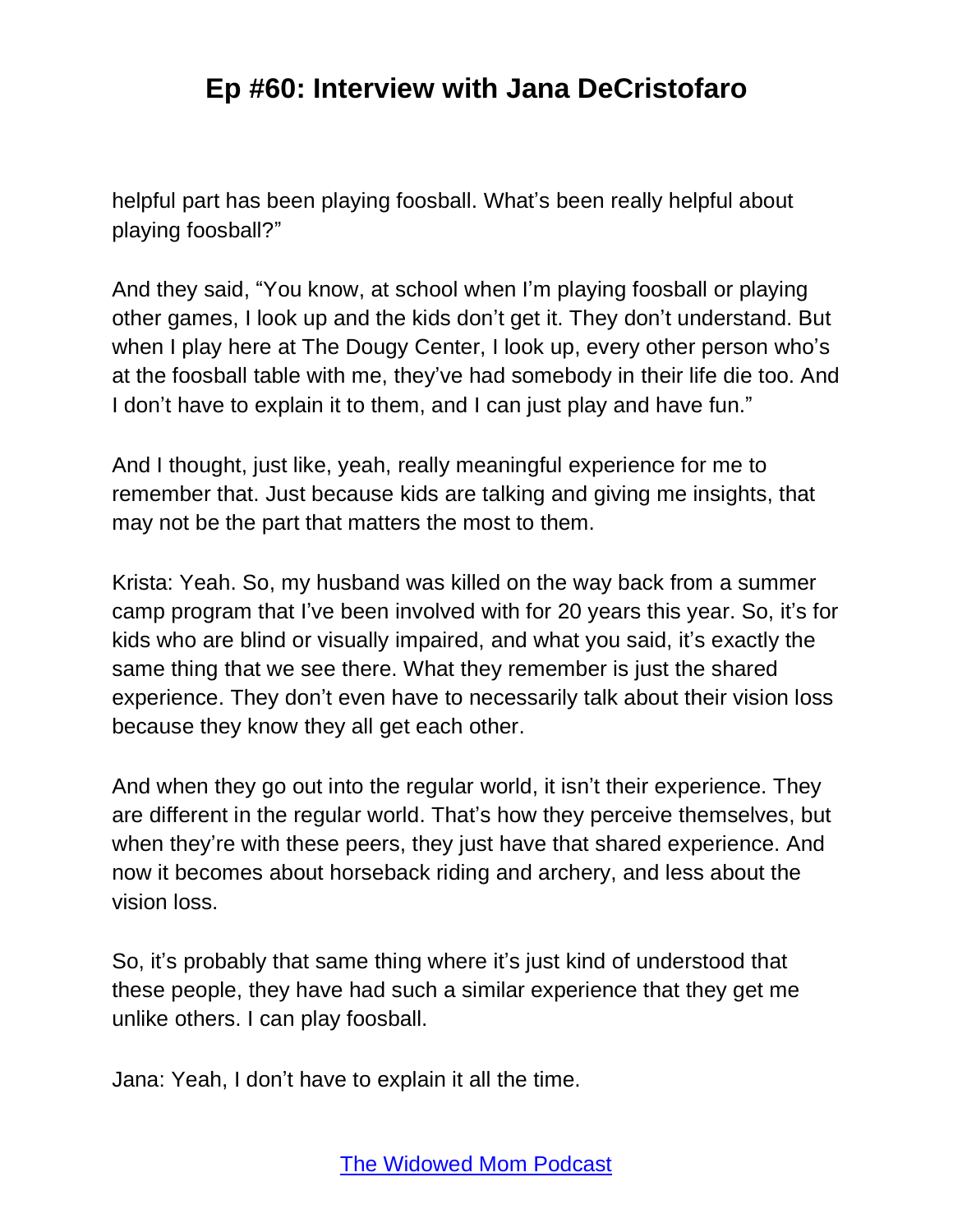Krista: Yeah. It's not the elephant in the room.

Jana: So I would say that was surprising to me personally, and I think for the general population I think would be really surprising is how much laughter and fun and silliness happens even in the midst of a grief support group. And not just with the kids. With the adults, with the teens, with the young adults that there's something about a shared laughter among a group of folks who are grieving that goes deeper than almost any other laughter I've been a part of.

Krista: Yeah, it's interesting too. I get that same, oh, you must be sad all the time. I get that too. And it really couldn't be further from the truth. But I also don't think my perspective on emotions has changed so much since my own loss that I genuinely don't believe negative emotions are problems or that grief is a problem.

And so, I don't perceive emoting even when that's what happens as a downer. I just see it as it's just kind of what we do is we have thoughts and feelings and we express them, but it's not depressing just because we have emotions. And we can laugh without making it mean anything.

Jana: Well, and I think about too the folks who are in our group maybe for a few months or for a year, and they talk about the times where maybe they aren't having what they perceive to be the hard parts of grief like the crying or the anger or the deep missing.

They go a day or two days and they don't have that, and then all this guilt. So when I think about the people who first come into group, and usually what they're saying is when am I going to stop feeling this, how do I get to the place where I stop feeling this. And then people get to a place where they aren't feeling it as much or as intensely, and they think, how do I go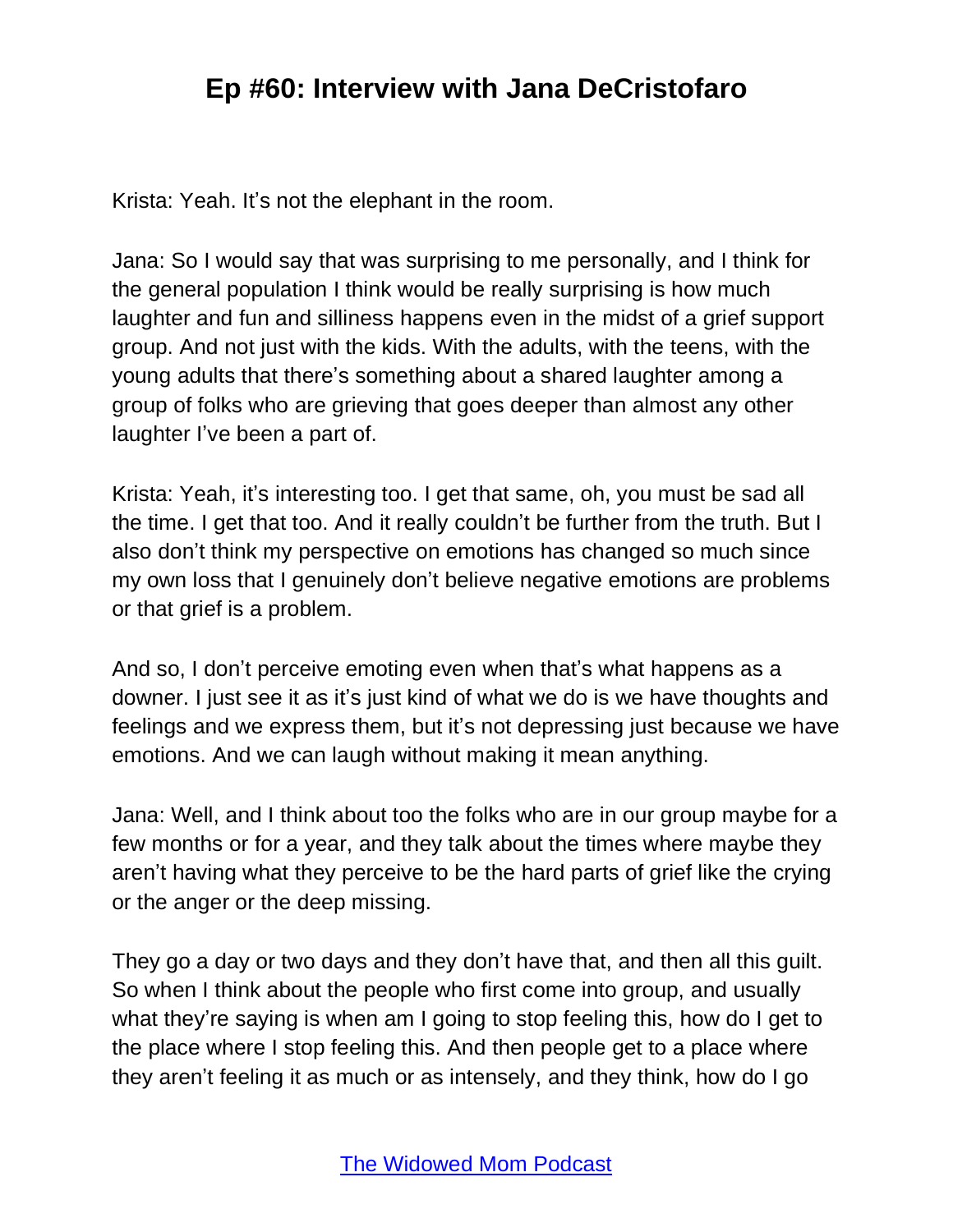back to feeling the way I felt it at the beginning and how can I get back to feeling my grief so intensely.

So, it's a total Catch-22 for grieving folks. There's no good answer to that, but it's just interesting to reflect on while we're in it, it's so painful, I want out of it, and when I'm out of it, what does that say about me and my person and my relationship to them.

Krista: And maybe we could just lighten up a little bit and let the emotions just be what they are without trying to get away from them or trying to judge the absence of them. We could just be with them.

Jana: Yeah, which I think is the power of that peer support where other people in the room go, oh yeah, me too. And even though that may not change it necessarily, just knowing I'm not the only one who lives in this vacillation, feeling like I'm giving myself a hard time coming and going. Somehow just knowing they're not the only one who's doing that seems to free up some space to not be so harsh on themselves about it.

Krista: Very good. So I'm also curious to know your perspective on this concept of children being resilient because I think what I notice is we have kind of a polarity happening where either people think of their children as very fragile and helpless, or they also think of them as very resilient and independent.

And so, I'm wondering, how do we find kind of the balance between both? How do we recognize that yes, children are resilient, but maybe not so resilient that they couldn't benefit from support?

Jana: Well, I think a lot about the word resilient too, and I mean, I've been thinking about this word for a few years now because it's really been popping up a lot and resiliency research and improving resiliency,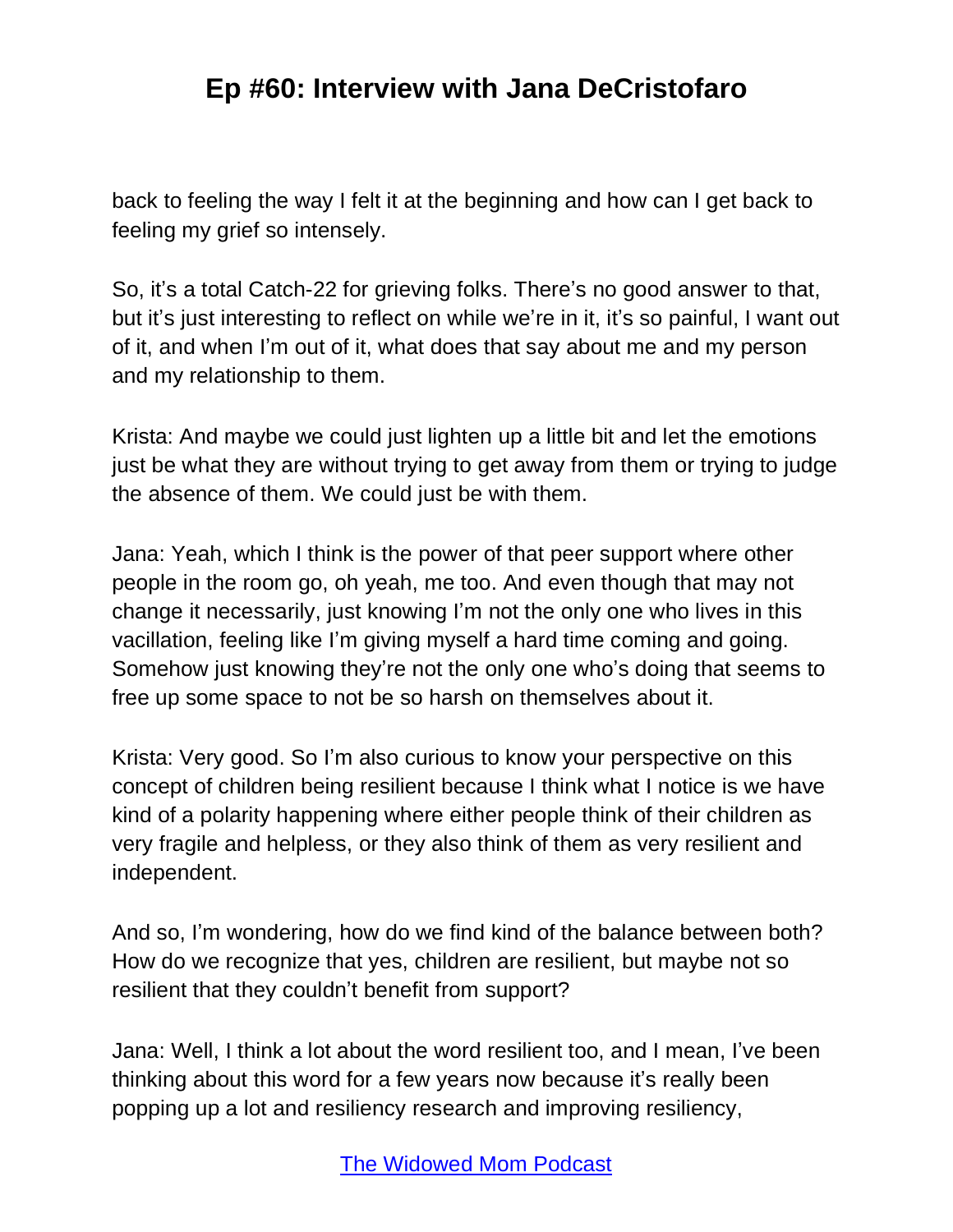increasing resiliency. And Nora McInerny from the Terrible, Thanks for Asking Podcast did a great episode all about it.

And I was like, thanks Nora for all the thoughts I've been having for two years, actually articulating them. So, I will not do justice what she said, but I struggle a little bit with the word resilient because it inherently means to return to a previous form. So, to be resilient is to have something challenging happen and then to just go back to the way you were before.

And I think again, those bigger picture perception shifts of that grief is not about going back to who you were before the person died. That's most likely not going to happen and perhaps shifting that from being the goal into how do I become a person who has had this really significant event happen in my life, how do I explore what they means to me, how do I continue to explore what that means to me, how do I integrate the loss, integrate the memory, integrate the relationship and carry it forward into my life in a way that will probably shape and inform a lot of the decisions and things that I choose to do and how I interact in the world and shape my relationships.

So again, a little tangential intro to answering your question. But yeah, so I think just pulling back a little bit from that idea of resiliency and grief. And when I think about the capacity to still engage with life with grief, that's what I think. If that could be resiliency's definition that I would get more on board with it.

Krista: Is there a term that you like better? One that speaks more to you?

Jana: Not that's going to be a word. It's going to be a sentence or a paragraph. So I just think about how do we help children integrate the experience into their life so that they don't see it as something they have to get over, move on, move past, and cut out of their life because that's going to cut them off from so much.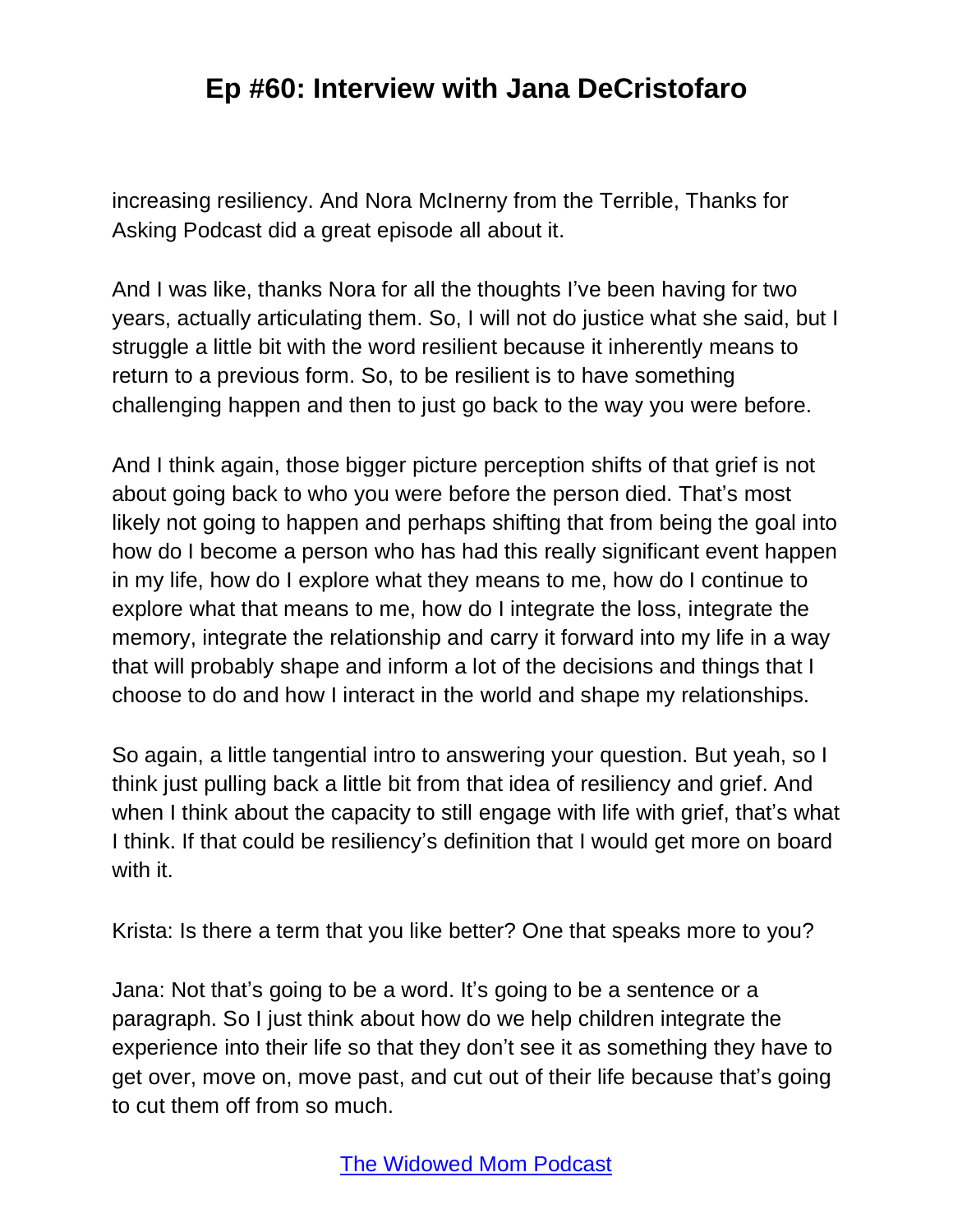Cuts them off from the memory of the person, cuts them off from the relationship, the ongoing relationship they could have with that person who died, cuts them off from what they have learned about themselves and others by going through this experience of grief. So yeah, I think more about the idea of integration and caring forth and honoring the fact that this grief has happened and will continue to be a part of your life.

So to go back to your original question of like, how do we find the place between my kids are broken forever because this has happened to them and they're totally fine and don't need any help and support, and I mean, I think just find that middle ground, which sounds really simplistic. Again, the perceptions that we bring.

So, because a child has had a parent in their life die, that will be a profound experience that continues to inform their entire life. But it doesn't have to be something that fractures their entire life. And then things that we find that help kids with the integration rather than the fracturing is ongoing support, understanding, recognition, normalization, validation.

All those things that we've already talked about. As a parent, being able to provide those for your child and also find other ways for them to find community and connection. And every kid's going to be different.

For some kids, that's going to be an individual therapist where that's where they're going to feel the most comfortable. For some kids, it's going to be that peer support group around grief. For other kids, it's going to be staying engaged in other activities and communities that feels really fulfilling and nourishing to them.

So that could be their soccer team if they have really good relationships there. That could be a mentoring relationship with a coach. That could be a youth group. It could be all kinds of different things. So rather than a one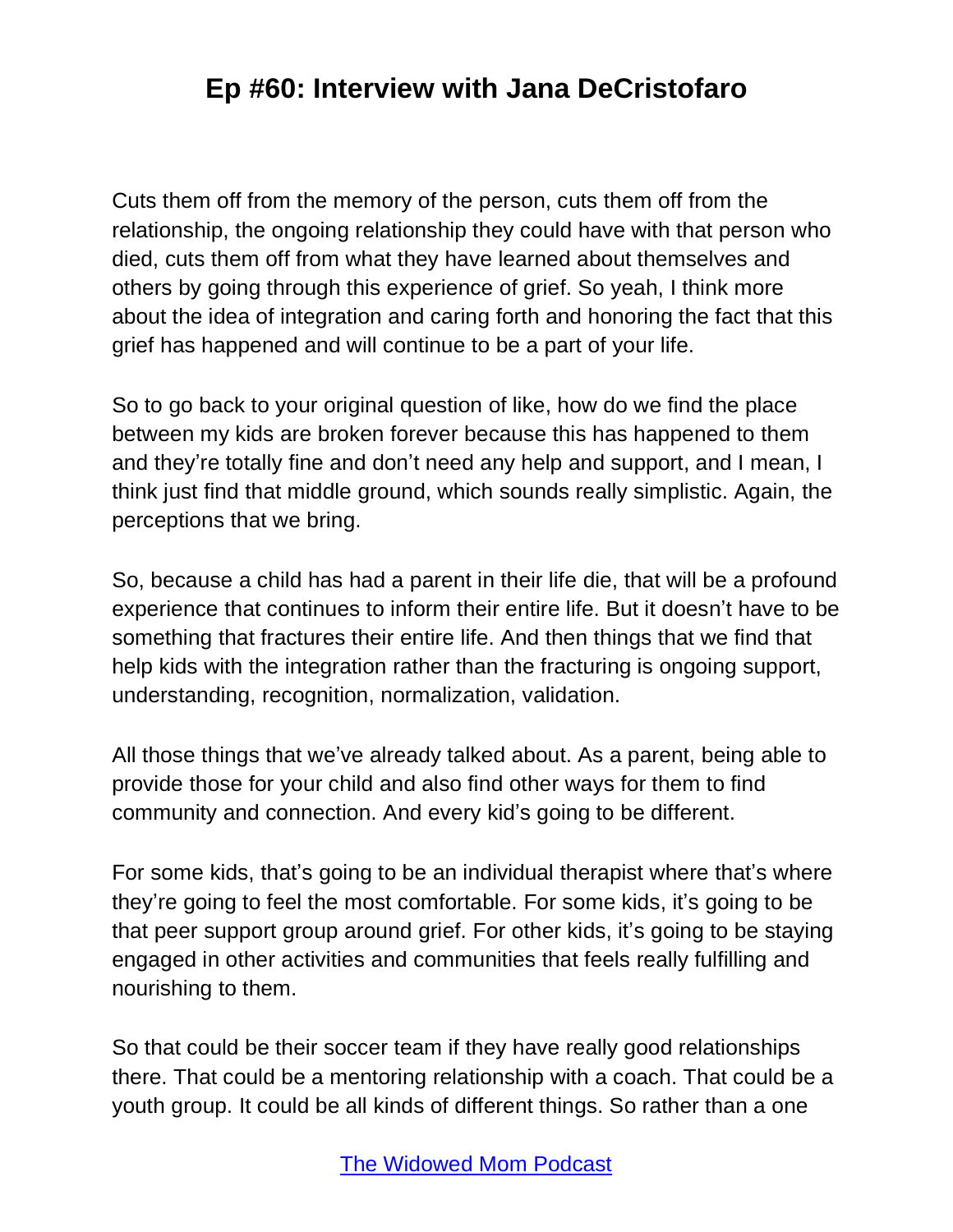size fits all approach, you've had a parent die, that means you have to go to individual therapy and a grief support group.

And for some kids, that's totally the right route, and for other kids, that's totally not what's going to be helpful for them. So, you know, just tuning into your kid and getting connected with them and getting creative about the ways to find community, support, connection, and understanding.

Krista: Is that something that The Dougy Center advises on? Of how to do that?

Jana: I mean, I think it's having ongoing conversations with your kids to say, look, I found this place, whether it's The Dougy Center or there's programs based on The Dougy Center model all around the country, so maybe there is a program in your community, and saying to your kiddo like, I found this place, I don't know that much about it but it's a place where kids and teens can go when they've had someone in their life die.

It's not counseling, it's not therapy, it's just a place to go and be with other kids. And I can't - well, I should say for Dougy Center model, adults can't come unless their kids are going too. So for a lot of adults, it's like, I want to check it out but I can't go if you don't come with me, so will you come once or twice just so I can check it out, because I could really use finding some support for myself.

So, let's just agree to go three times. And then after three times, if you're like, this is really not working for me mom, it's fine, I'll find my own support someplace else, but will you come check it out three times. And most kids will get onboard with a short-term commitment that way.

And again, I think it's really about the phrasing. So at least for Dougy Center model it's like, making sure we don't use the words counseling or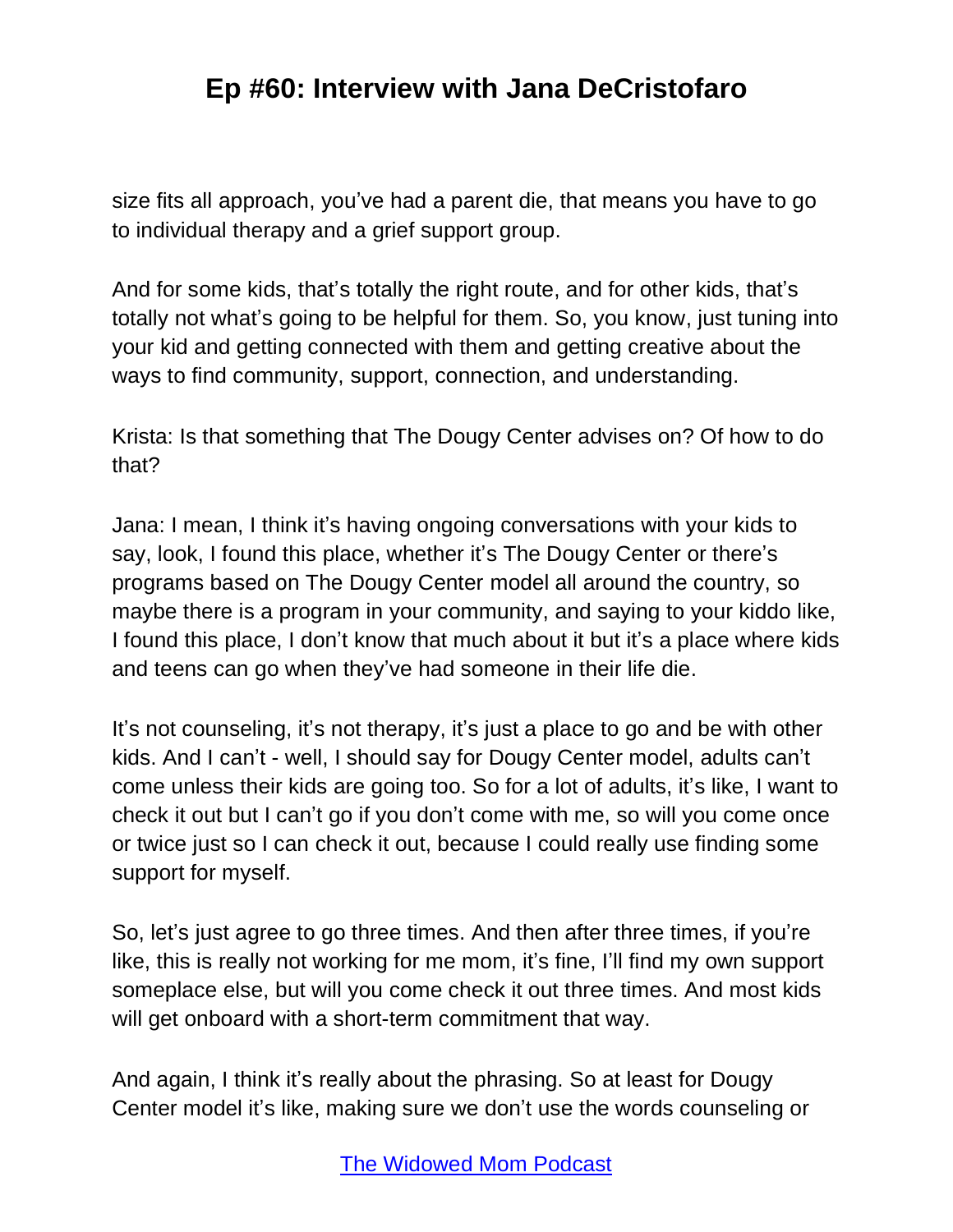therapy because that can be a number one pushback for a lot of kids. We say counseling or therapy, and this is not true for everybody, a lot of kids and teens will hear there's something wrong with me, you're locating the problem in me, and you're going to try to fix me. I'm not interested in that.

So really coming at it from it's not that you have to go because there's something wrong with you. It's that we've had someone in our life die, and a lot of people don't get that. It can just feel nice sometimes to go be with other people who have had someone die too.

And also making sure to share like, this is not the sad place. We're not going here to cry. Some people will cry, but that's not the whole point of it. And I think a lot of kids and teens are freaked out that they're going to have to hear a bunch of sad stories and they've already got their own sad story. They don't want to hear other kids' sad stories. So again, it's like the phrasing, the framing of it, and the short-term commitment to just try it out and we'll go from there.

Krista: Yeah, that makes complete sense. Very useful language too. I can see why the language of counseling and therapy could be quite off-putting, or the idea of going somewhere where you have to be sad or everybody else around you is going to be sad. Not be something a teenager especially might look forward to.

Jana: No. I used to do our orientation sessions, which is the first-time appointment when all the families come, and it's mixed of kids and teens and the adults. And the kids and teens are together, and inevitably, there are a few teens in the room, and they have sunglasses on, hoods on their hoodies up, headphones in, not making any eye contact.

And I didn't push it with them. I was like, hey, thanks for coming in today, I'm guessing a few of you are here against your will. And that's totally fine,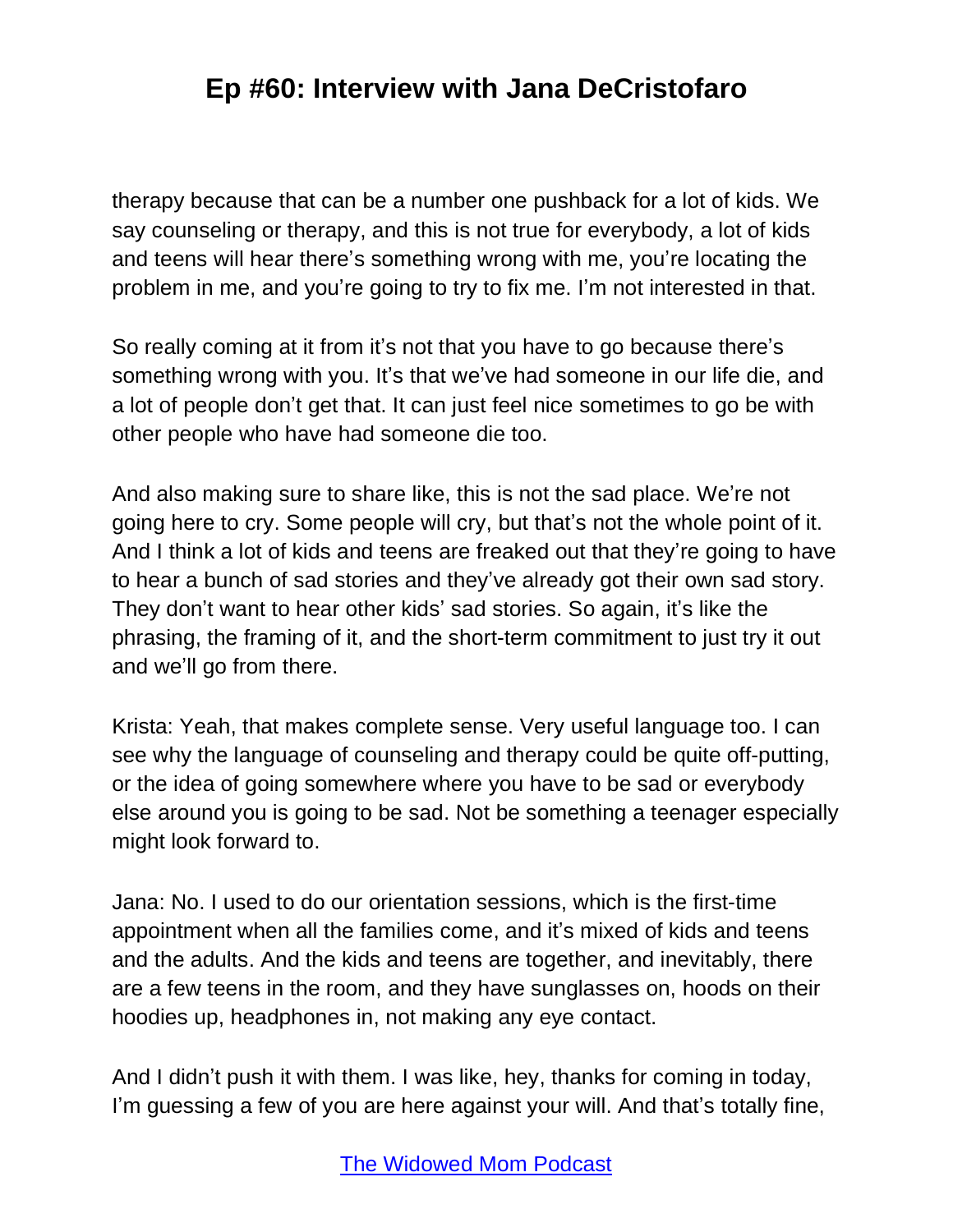I'm not going to take it personally. Here's what the Dougy Center is not. We're not counseling, we're not therapy, we're not here to change how you feel or tell you how to grieve in any certain way.

And at that point, one headphone would come out. And then maybe the sunglasses would come down a little bit. And usually, by the end of the hour, both headphones came out and the sunglasses didn't always come off, but there would be a little bit more engagement. And I think a lot of it was just I'm not here to get you to feel or think a certain way. Just here to create an opportunity for you if you want to engage in this. Seemed to go a long way with the teens.

Krista: For sure. I think a lot of moms I talk to; they struggle to believe that they can trust themselves to know how to support their kids. And so, they're always looking for someone to tell them that yes, this is normal, or no, this isn't, or here's what you need to do. Because they're in such turmoil themselves, and sometimes their self-confidence is in such a different place than it used to be. And it's just self-doubt everywhere.

Jana: Yeah. And that's where, you know, if you have a kid or a teen who's like, no, I am not going, trying to find a support group for yourself or a coach, a support service like you provide or a parenting coach even. Just someone else that you can bounce some ideas off of, because sitting with the reality that if you were a coparenting household or coparenting relationship, if your child's parent, you weren't living together, there was still probably some element of bouncing ideas off of another adult to come to a unified decision about how to address things like school work and discipline and stuff like that.

So just acknowledging the reality like, now you're doing this on your own in kind of an echo chamber, and of course that would bring up all kinds of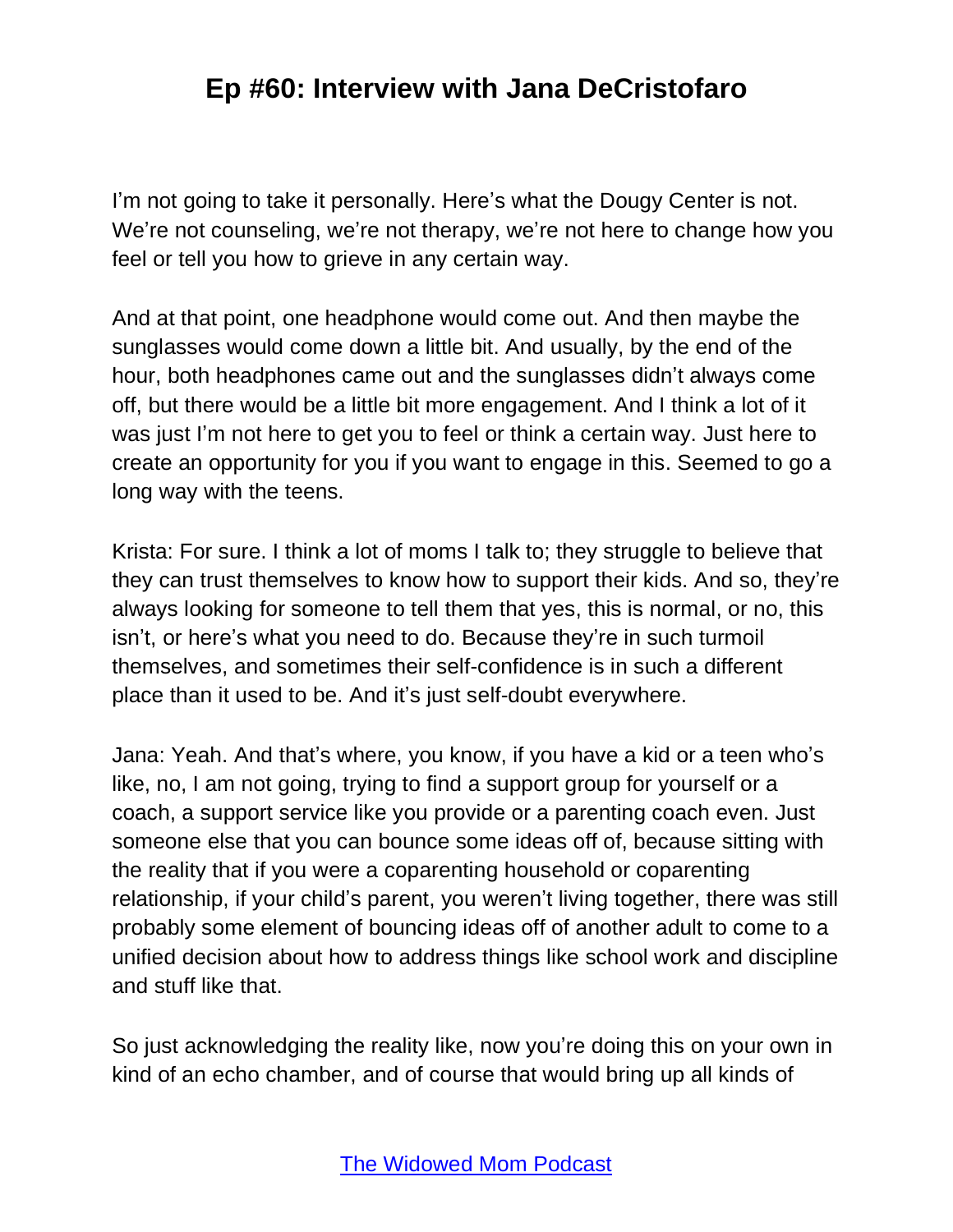insecurities and wonderings of if I'm doing it right and how important it is as a parent to find other places where you can get that support.

And that might be the best thing you can do for your kid and teen and maybe the intervention place is less about child and teen and maybe about you getting that support for yourself so you feel more empowered and confident in your decisions.

Krista: Yeah. That's always what I end up coaching on is I obviously can't change anything for anyone who isn't part of the coaching conversation, I.e. your child, but I can help you look at your thoughts about yourself as a parent and your thoughts about your child and help you get to a place where you feel calm and grounded and loving and you know, whatever it is that you want to feel that helps you parent from the most effective place, which is so beneficial.

So, speaking of challenging situations with children, dating. I get so many widowed moms who are challenged by dating and their children's reactions to dating, so I'm wondering what experience you have since you hear the perspective of the kids on that side.

And it's not always a particular age of children. Sometimes it's even grown children. And I know that's probably not who you serve, but we're very worried about what our children think about when we date again. Any wisdom, insights, do's, don'ts?

Jana: That's such a hard question to answer again because every kid is different. Even within your own family, every kid is different. You might have really different reactions from different kids who are faced with the exact same situation, so it's hard for me to come up with any universals.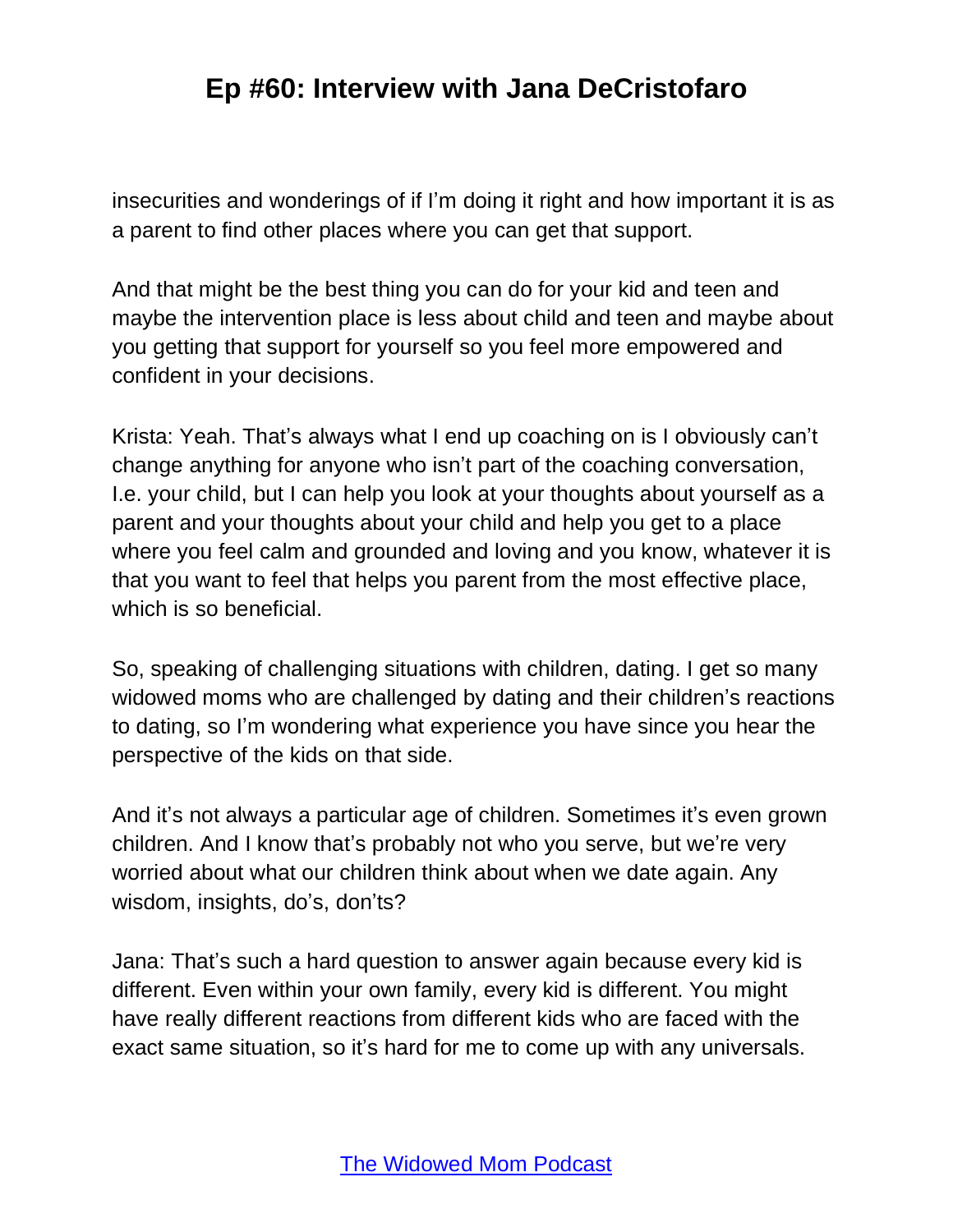I have quite a few folks who were in the 18 to 40 range, who are young adults who that's a big topic of conversation if it's a parent who's died, if their other parent starts dating again, so it's definitely a big one. Where to even start?

So I think checking in with kids to find out what they think, not from a perspective of your thoughts and opinions are going to drive what I decide to do, like recognizing that as an adult, you are an autonomous adult and get to make decisions about dating based on your own timeline.

And there may be particular things that your kids are needing information or reassurance about. So for some kids, it may be reassuring them that if another adult comes into their life or into your family, it doesn't mean that that person is here to replace the person who died. And for some kids, they might be super excited.

Sometimes younger kids are like, I got a new mom. So it's going to be different for every kid in that way, but just checking in with them to see what are their fears, what are their hesitations, what are they concerned about, to see if there's ways to offer information and reassurance.

Not the reassurance of I promise you I'll never date again, which I think for some parent - if a parent out there had said that, no shame around that. It can be a very instinctual thing to say, particularly right after someone dies to say to kids, there'll never be anyone like your mom, there'll never be anyone like your dad, I'll never date again, and that might change.

Krista: Yeah, and it may be very honest in the moment because you can't imagine yourself dating again.

Jana: Absolutely. And then to maybe come back like, you know what I said when dad first died, I truly felt that, and things have changed for me and I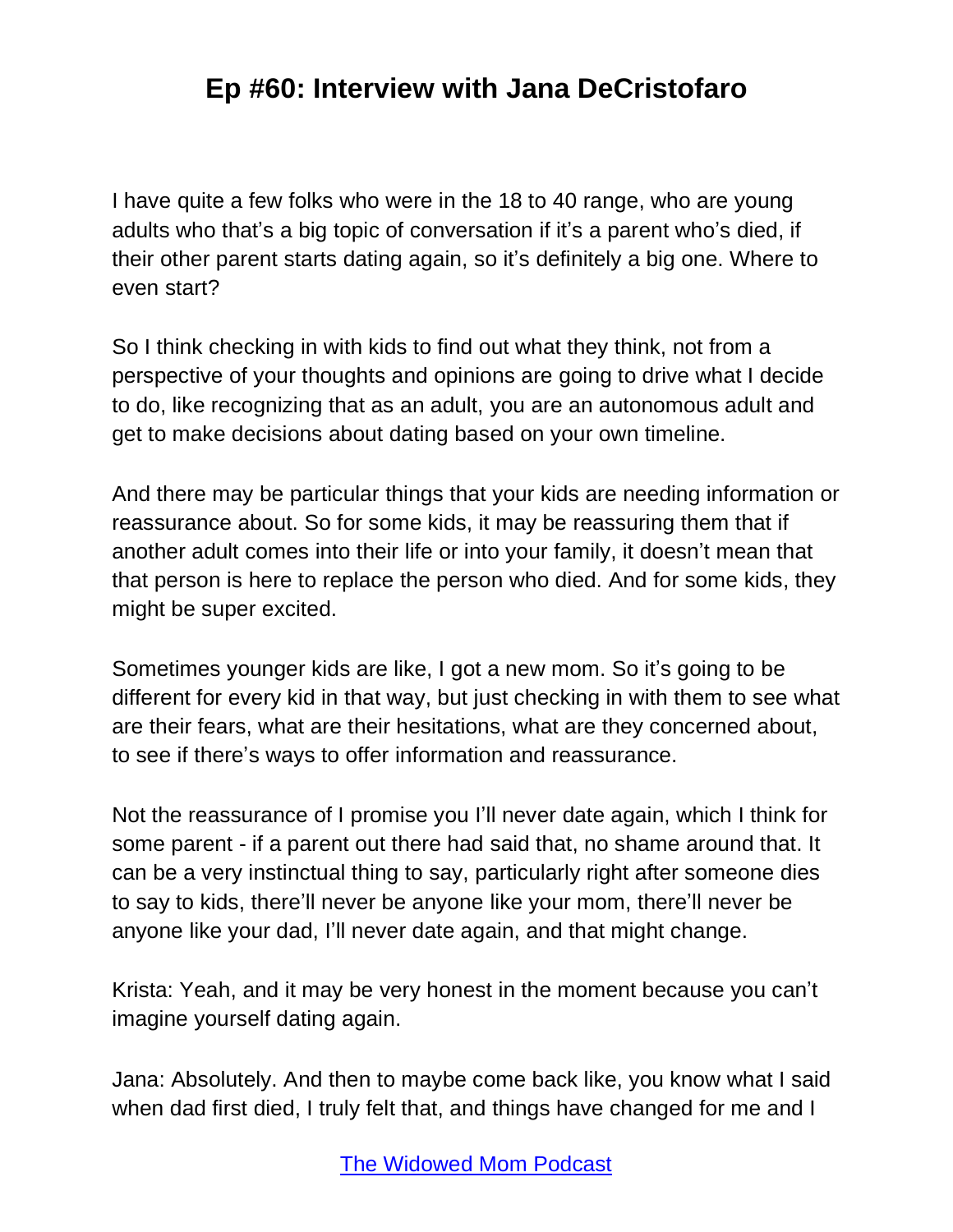am feeling ready to date again. So yeah, not leaving kids in charge of if or when you date, but there may be places where they can have some choice around things.

So always thinking about that for kids who are grieving is like, where can we build in choice. So it might be it's time to meet this person that you're dating, asking kids maybe where or for how long or what activity they want to do. So, they feel like they have a little bit of power in that situation.

Might be I'm not ready to meet that person in my house, but I'll be willing to go to the park or we could go to the batting cages or we can go do something versus just a sit down meal. So yeah, talking with kids about where are the places where they can have some choice around that.

And then also finding ways that it's going to still be okay to talk about the person who died, even in the presence of maybe the person you're dating. And that might have to be a conversation with your dating person around their confidence and security, because that's one of the things I hear a lot from kids and teens is the fear that now I can't talk about my dad anymore, I can't talk about my mom anymore because that other person is going to feel bad and I don't want them to feel bad.

And so, if there's ways that that new person in your life can engage in those conversations and maybe even, they ask the kid or the teen questions about their mom or their dad. What were they like, or where did you guys like to go, or what are things that you've been missing lately? So that just makes that conversation more comfortable for everybody.

Krista: Yeah. And I think too, we have to sort through those issues first. So, if we're not comfortable with how we're going to talk about dad with the new boyfriend, we need to resolve that first. We need to find our own confidence and our own way of going about it and really feel good about that so if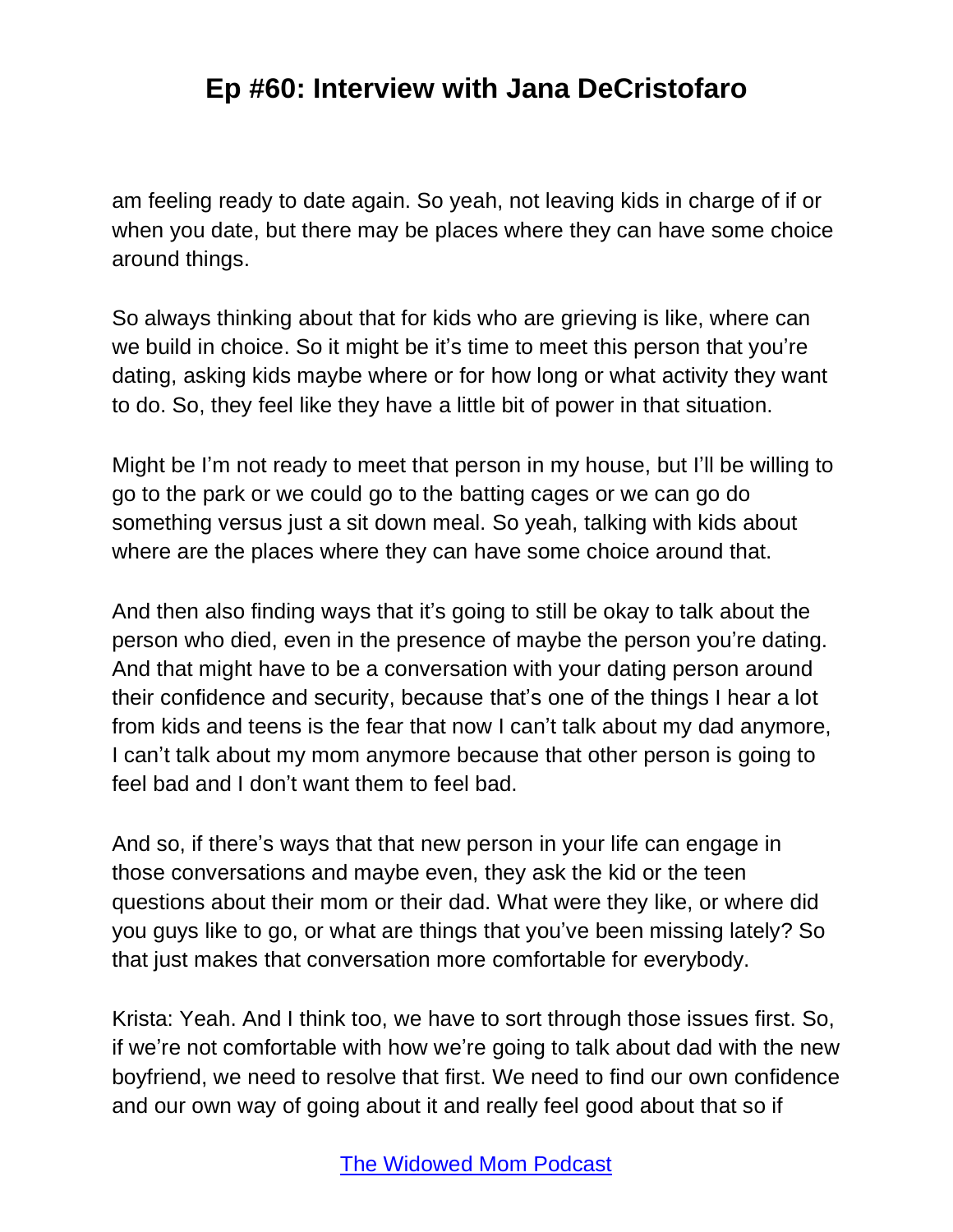there's work left to be done there, we can't really expect our kids to be feeling really comfortable about it if we're not.

Jana: Right. Yeah, that's a great point.

Krista: So I know The Dougy Center is specifically serving people in the Portland area, but also can you talk to listeners about what you offer in terms of resource guidance to people who don't live in the Portland area?

Jana: Yeah, so if people who don't live in the Portland area are looking for a program that would be similar to The Dougy Center, you can call us at our main number and we can talk you through how to find that. On our website there's a searchable directory where you can search by your state.

You just want to type out the whole state. Don't put the abbreviation. And that will show the programs that we are aware of in your state. It may not be the most updated list because that's changing all the time. So, then we encourage people to find a few programs that are close to where you live and call them because they're going to have the most updated information about what's currently available.

Doing the COVID-19 pandemic, some programs are offering virtual groups and some programs have paused their programming. So, it could be kind of an odd time for trying to find that in-person support. So that's what I would say for if you're looking for a peer support group that you can attend.

Our tip sheets and our podcast and various - we have downloadable activity sheets. All those things are available on our website, dougy.org. So you can click through to look through all the tip sheets, activity sheets, things like that, but you can always call us at our main number, which I'm guessing you'll put in the show notes.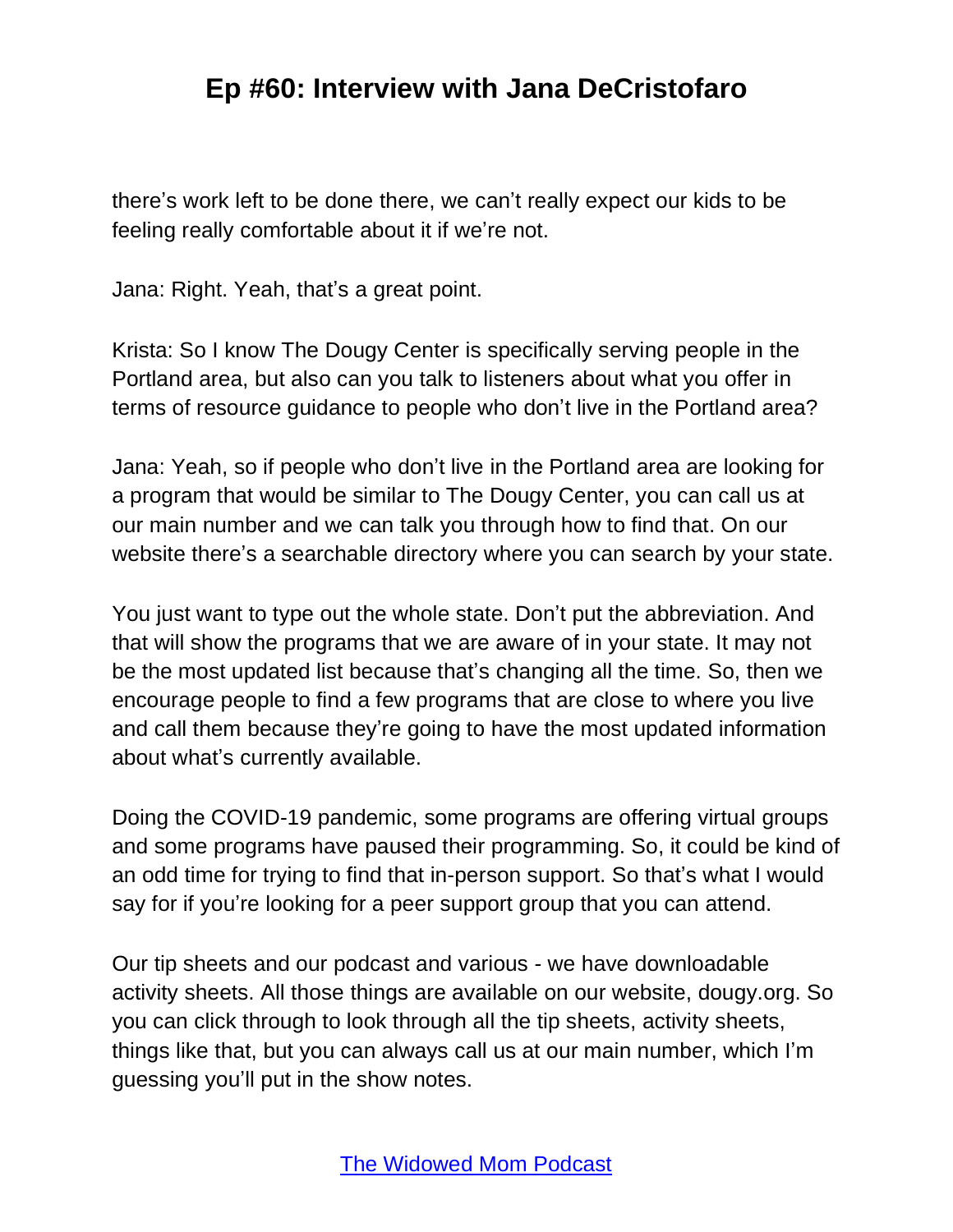So in our show notes, just call our main number. We're available regular business hours on Pacific standard time. And we're happy to talk people through which tip sheet might be the best fit, which Grief Out Loud podcast might be the best fit.

We can also just provide some phone consultation, specifically around things like talking to kids about the fact that someone has died, answering their questions, idea and suggestions for significant days like birthdays, anniversary of when the person died, graduations, other kind of developmental milestone things. We're always happy to talk through those questions with folks if they call us, even if they don't live in the Portland area.

Krista: Amazing. And so in order for someone to make your resource directory, is anybody in your resource directory necessarily following a model that's similar to yours, or is that just resources you're aware but you don't really know exactly the details about how they do what they do?

Jana: Both those things are on our website, in that national directory. So, they are programs that we have been told that they provide support groups for kids and possibly for teens, possibly for young adults too. There's an asterisk for the programs that we know were modeled after The Dougy Center, who took our particular training, and then the programs without that asterisk have not taking our particular training. They may still base themselves on our model.

Krista: Okay. And everything you do at The Dougy Center, you're completely non-profit, yeah?

Jana: Correct. We're 100% funded by community members, donations. We've received no state, government, county funding. And we provide all of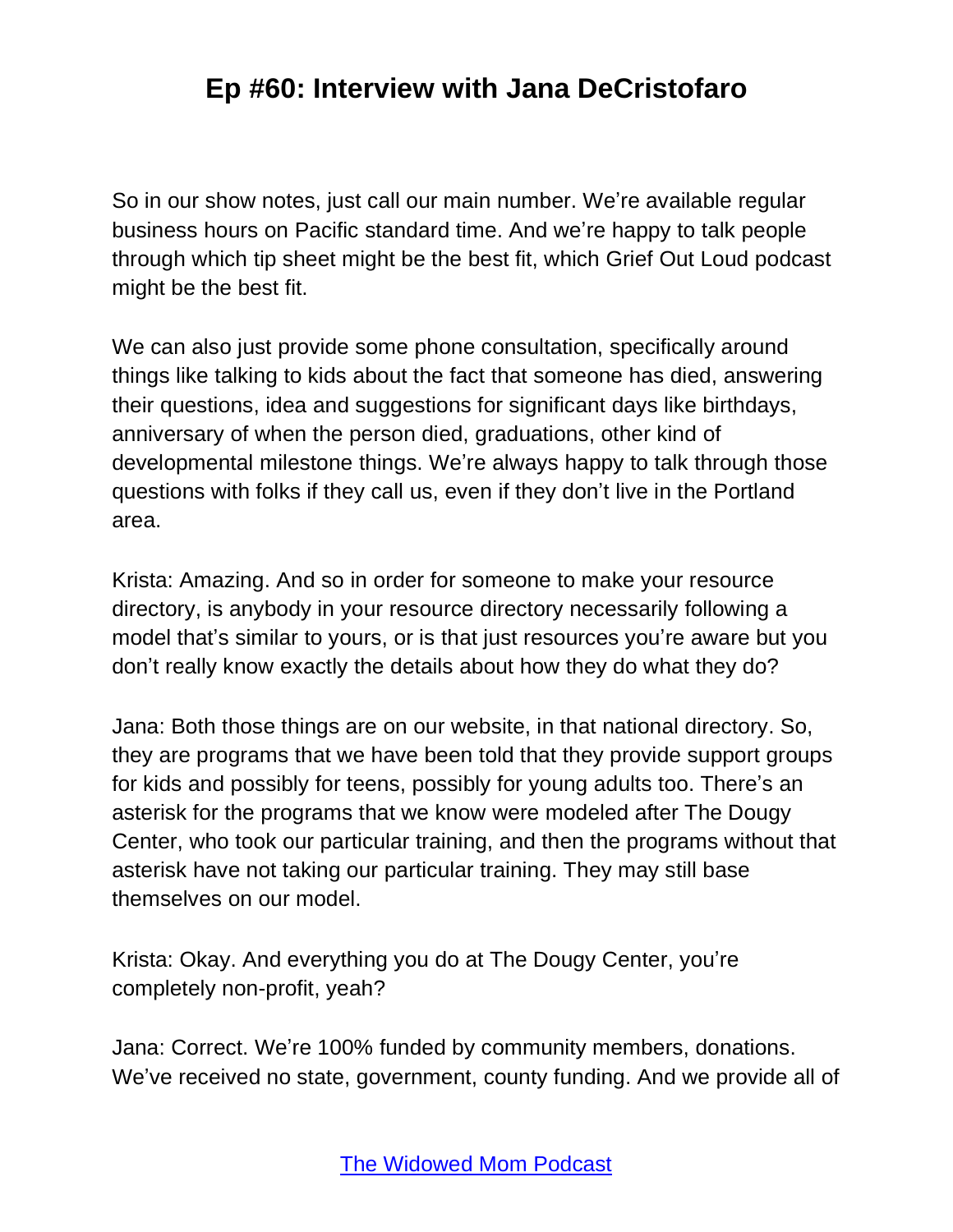our groups free of charge to families, so there's never a fee to attend one of our groups.

Krista: That's amazing. So, what if someone wanted to support The Dougy Center? Where would they go?

Jana: Anywhere on our website. I'm sure there will be. But you can go to the Grief Out Loud website actually, the dougy.org/griefoutloud, there's a large blue button at the top of that page that says donate now, so that's one page. But I haven't looked at our website donation page in a while, but I'm sure there's multiple ways that people can donate online, or they can call us on our main number.

Krista: Amazing. Not that you asked me to say that, by the way. She did not ask me to say that but it's an organization that I think is so impressive, so there might be some listeners that feel called to support. Is there anything else that you think would be reassuring or useful for my listeners to know?

Jana: Do we have another hour and a half?

Krista: We can do another episode.

Jana: I mean, I think anything parents can do to give themselves a little bit less of a hard time. I think there's so much pressure on parents when someone dies to get it perfect immediately. Like I have to protect my child, fix my child, get everything, and to recognize that grief is life-long.

You're going to have the whole rest of your life and your child's life to continue to engage in the grief and engage in the remembering and engage in the honoring. And so, to give yourself a little bit of slack so that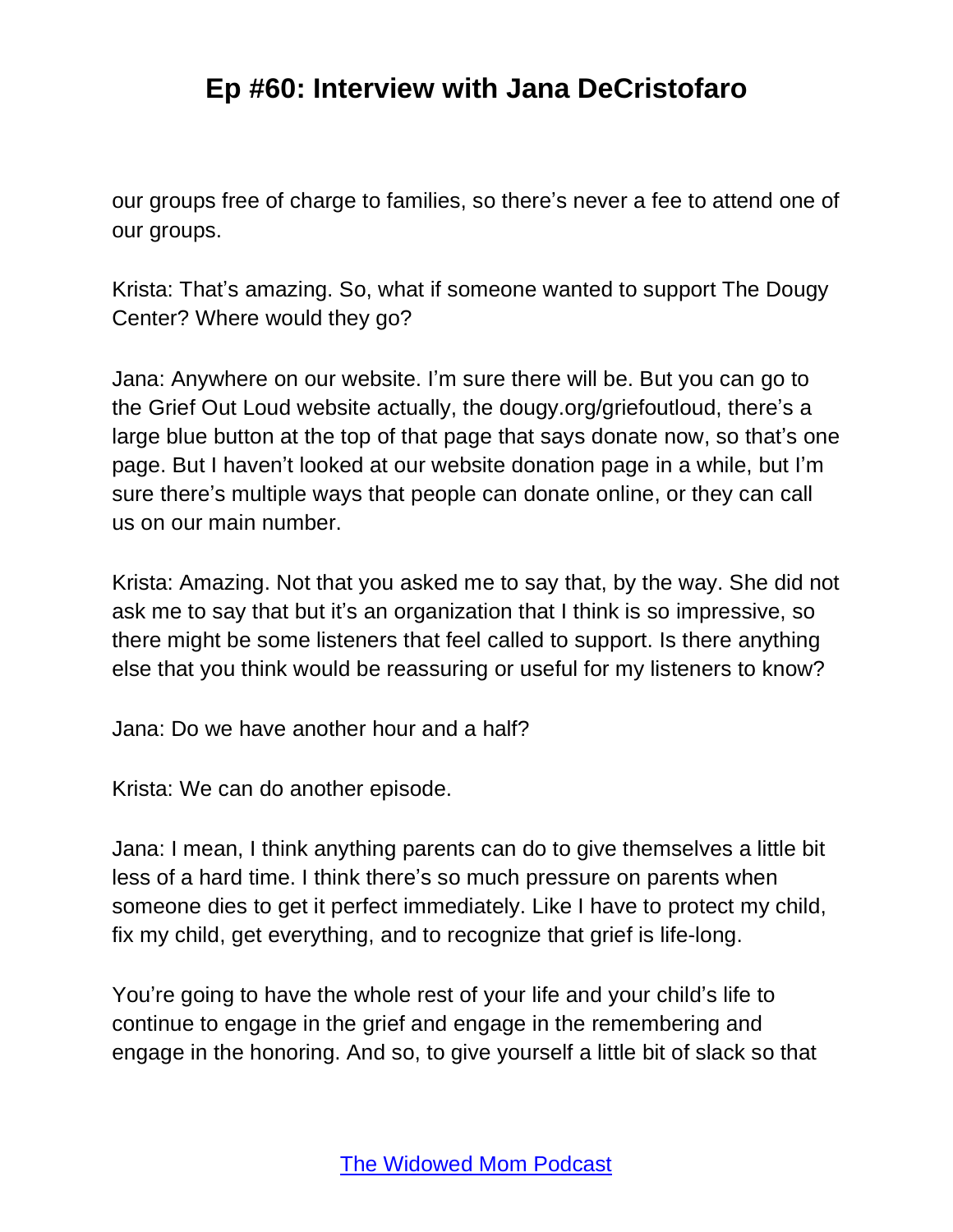your kids and teens can also have a little bit of slack. Because there's no right way to grieve anyway.

So, these aspirations people have to be good grieving or good grievers, or perfect grievers is not based on reality because there is no perfect grieving. There's just the grieving you're doing in the moment and you're doing the best that you can.

And yeah, to give yourself a lot of grace around that, and then to just go back to the basics of being honest with kids, giving kids choices, providing some structure and routine as much as possible, attending to your own emotional, physical, mental, spiritual needs so that you feel a little bit more well-resourced to be with your kids.

Yeah, and then to just step back from feeling like I've got to get this perfect or my kid is going to be broken forever, because that's way too much pressure for you and way too much pressure for your kiddo too.

Krista: Yeah. That's everything. That's everything. If we could just live might put that at the beginning of the podcast. That 30 seconds or whatever that was.

Jana: It took me a long time to warm up to saying that. I got it now.

Krista: That's solid advice. And it's funny now it's not only do we do this with grief, but we do it with life. Parenting in general. Somehow, it's possible to do it perfectly, whatever it is. It's not the way of the humans. It's just not how it happens. It's messy. We're messy, and that's beautiful. I love it. thank you so much, Jana. I am really glad that you came on the podcast.